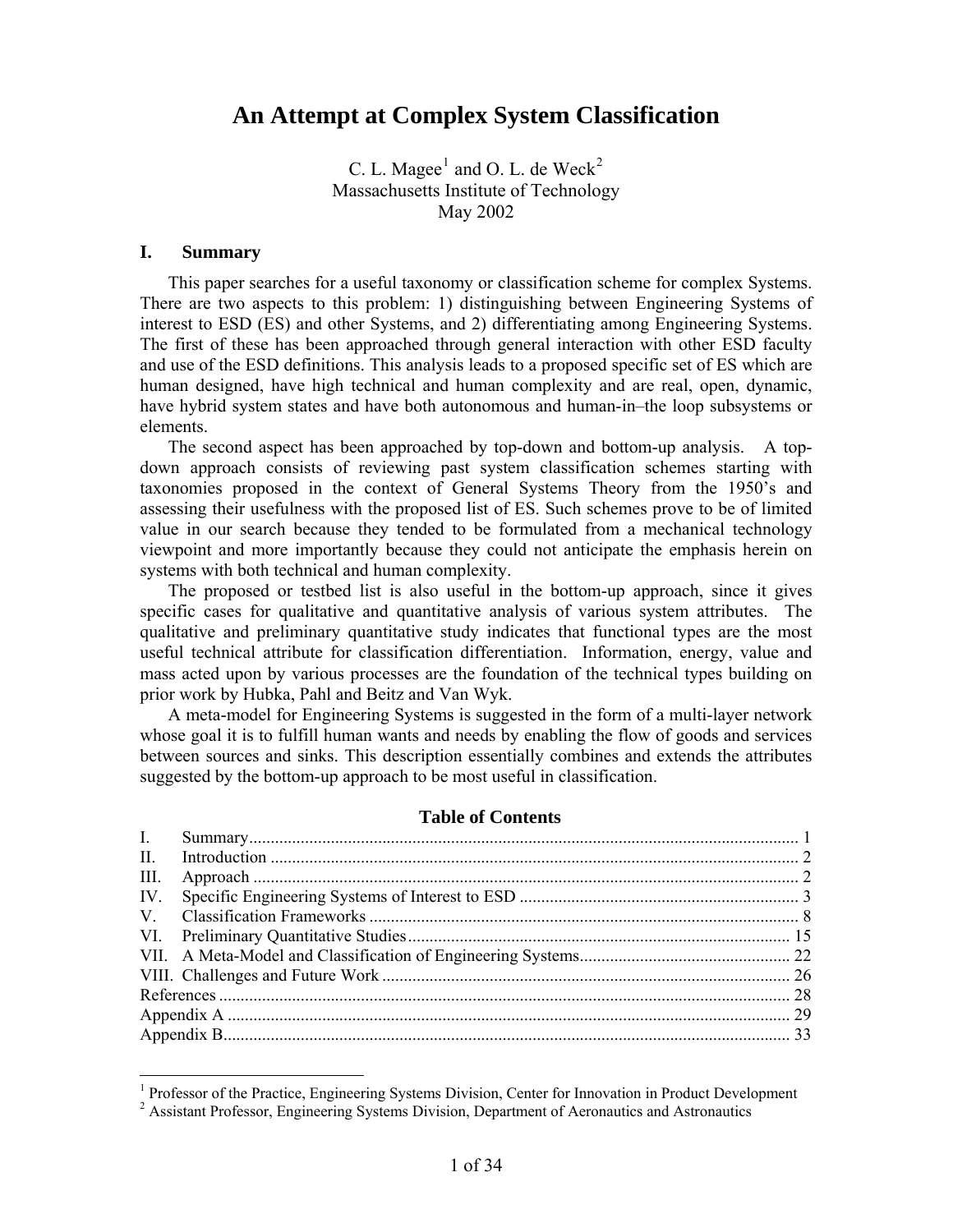# <span id="page-1-0"></span>**II. Introduction**

We have three inter-related reasons for attempting a system classification study at this time. First, by analogy with other fields, a classification framework has often been a major step forward, and a significant accelerator of development of the field. Thus we are attempting a possible small "foundation" contribution in the field.

Second, by developing a framework for classification of complex systems, we may help delineate the "intellectual boundaries" of engineering systems. The differentiation of ES from other complex systems is most important to fulfill this purpose. Such delineation may be of interest within MIT in differentiating ESD from engineering departments, the Sloan School, and other areas, as well as outside MIT in the broader academic setting. We presume that such boundaries will be open and blurred as are those defining other fields.

Our third reason for attempting to classify complex systems—the reason we believe is most important—is to contribute to the engineering and design of such systems. Achievement of this goal could be facilitated by differentiation between different classes of ES. As the modern world relentlessly evolves towards a highly interactive and interdependent complex set of complex systems, the improvement of our ability to design such systems is becoming crucial. However, classification frameworks tend to be more challenging at high levels of complexity and thus we expect limitations on the potential application of any framework we propose.

# **III. Approach**

Our overall approach has been to develop a "testbed" list of complex systems (aka, systems of interest to ESD). The process for developing the list, the basis for decisions whether to include a specific system, and the specific systems in our list are in the next section. We use this list to assess the utility of prior classification frameworks, and then to extend them and develop new ones. Figure 1 shows schematically our overall approach.

In order to explore promising classification schemes for Engineering Systems, we simultaneously pursued a top-down and a bottom-up strategy. The top-down strategy consists of surveying past suggestions for a classification of complex Engineering Systems, generically considering the attributes of Engineering Systems and the kinds of processes that they are involved in, as well as suggesting a meaningful classification scheme based on systems theory. The bottom-up approach consists of qualitatively assessing a wide variety of system attributes for each entry in the testbed list of Engineering Systems to learn about the systems. The bottom-up approach also involves actual quantitative observation of a few specific instances of Engineering Systems by gathering quantitative data about some of their attributes. Both aspects of the bottom-up approach are used to begin to discover some suggestive and interesting groupings.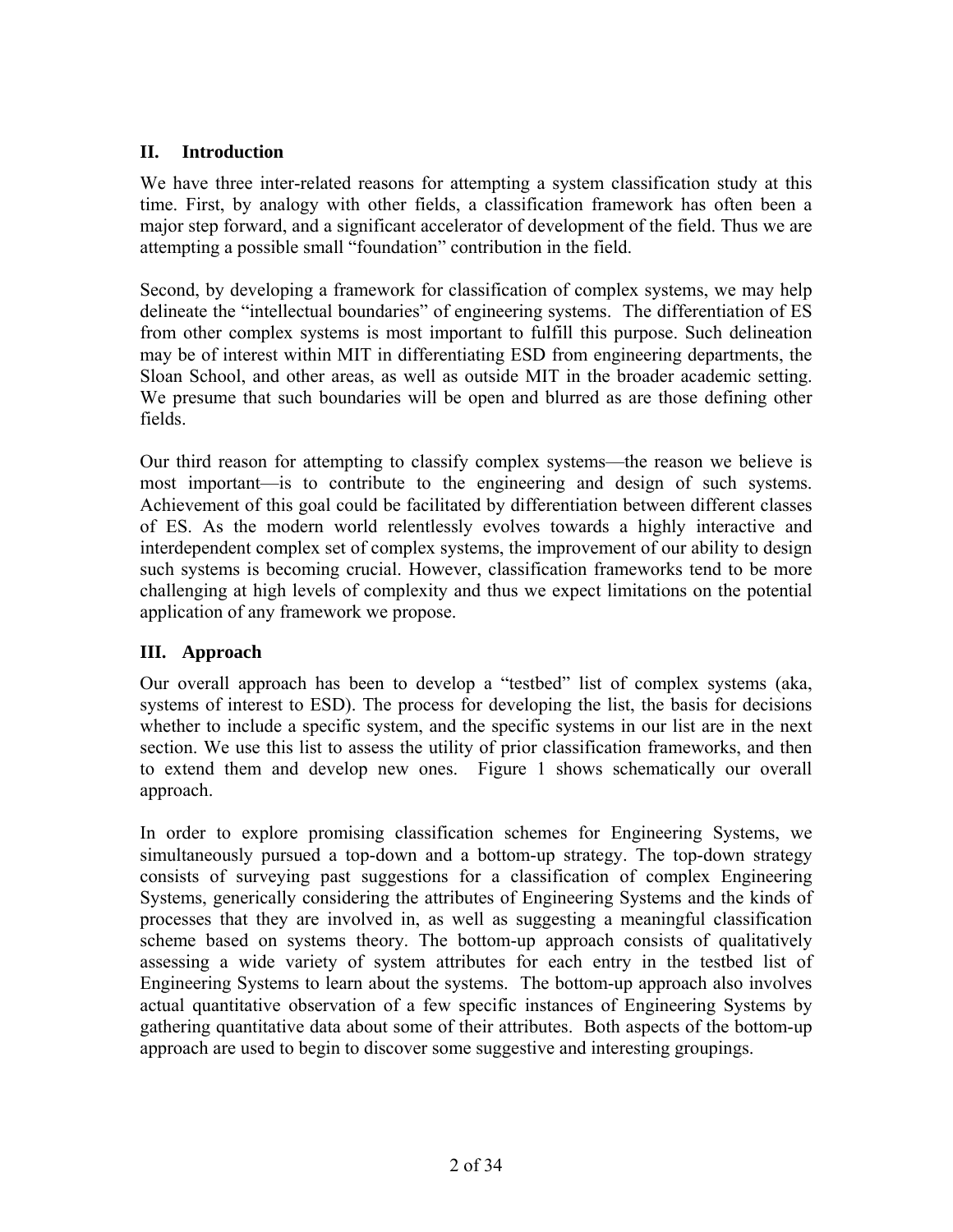<span id="page-2-0"></span>

**Figure 1.** Approach for finding a classification of Engineering Systems

In order to evaluate possible classification frameworks, we have developed a set of criteria for determining whether a given classification framework is useful. The first criterion is that it work for the systems we are trying to learn how to more effectively engineer (hence the list as "testbed"). To have utility, a framework must first and foremost be able to differentiate among systems on our list and separate them into distinct groupings. In addition, valuable classification schemes would help by defining categories where different engineering methods and approaches are most useful. A useful framework would also possibly help define potential fundamental issues and principles of importance in various categories suggested by the framework. Finally, a useful scheme might suggest the most viable modeling and representation techniques to apply in different categories.

# **IV. Specific Engineering Systems of Interest to ESD**

The need for a "testbed" set of engineering systems led first to finding (not surprisingly) that no list was known. An informal list was started and discussed with a few other ESD faculty and generally spirited discussion about criteria for inclusion ensued and some new systems were added. Concerned that a list derived in this way was likely to be narrower in scope than desired for our study, we enlarged the participation with two successive mailings to all ESD faculty. We received much valuable input on both rounds which helped make the list more comprehensive and helped tighten our thinking about inclusion decisions.

Since our approach involves actual "bottom-up" observation of engineering systems (as well as application of "top-down" theory and speculation), we require specific instances of engineering systems. Many inputs were generic which we either did not use or converted to a specific instance for the second round of e-mail. We also found that focus on specific instances sharpened the decision process on inclusion. Indeed, some generic input can be considered as a suggestion for a possible category in a classification framework.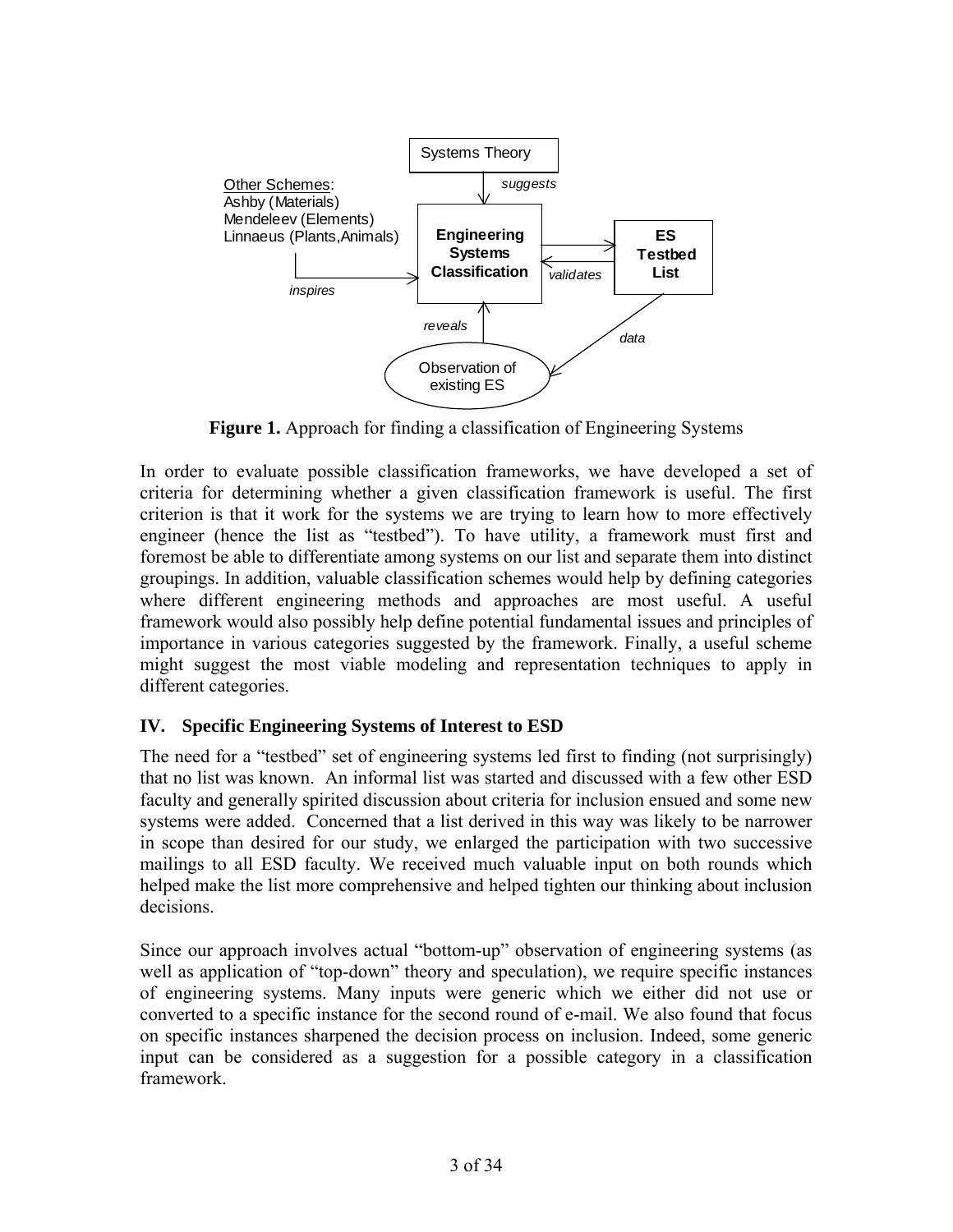We attempted to incorporate all input from the other faculty in our decisions whether to include specific instances in our proposed list. To a very large extent, this input was consistent with the ESD definition of Engineering System(s) [9]. Our working definitions of *engineering system*, *complex system*, and *system* are as follows:

**Engineering System:** a system designed by humans having some purpose; large scale and complex engineering systems which are of interest to the Engineering Systems Division, will have a management or social dimension as well as a technical one.

**Complex System:** a system with numerous components and interconnections, interactions or interdependencies that are difficult to describe, understand, predict, manage, design, and/or change.

**System:** a set of interacting components having well-defined (although possibly poorly understood) behavior or purpose; the concept is subjective in that what is a system to one person may not appear to be a system to another.

In the few cases where faculty input may have differed, we followed these definitions as the primary the basis for the separation of the specific systems listed in Table 1 into two sets: Engineering Systems of interest to ESD (ES from herein) and Other Interesting Systems.

| <b>Engineering Systems</b><br>of Interest to ESD<br>ES | <b>Other Interesting Systems</b><br>Legend:<br>$N = Natural Systems$<br>$T =$ Insufficient Technical Complexity<br>$H =$ Insufficient Human Complexity<br>$P =$ Provisionally Classified |
|--------------------------------------------------------|------------------------------------------------------------------------------------------------------------------------------------------------------------------------------------------|
| • Airbus 318-321 Airplane Family System                | • AIDS activist health care system/                                                                                                                                                      |
| • AOL instant messaging                                | prevention system $(T)(P)$                                                                                                                                                               |
| community/communication system                         | • Amazon basin ecosystem $(N)$                                                                                                                                                           |
| • AT&T Telecommunication Network                       | • Andromeda galaxy $(N)$                                                                                                                                                                 |
| • Automotive Products and Plants of                    | • Ant Colony $(N)$                                                                                                                                                                       |
| <b>Toyota Motor Company System</b>                     | • ASME JOURNALS Academic peer                                                                                                                                                            |
| • Baltimore Harbor $(P)$                               | review system $(T)$                                                                                                                                                                      |
| • Big Dig (central Artery Project, Boston)             | • Atmosphere / Global weather system $(N)$                                                                                                                                               |
| • Boeing Supply Chain System                           | • Boston Public Library $(T,P)$                                                                                                                                                          |
| • Boeing-777 Aircraft System                           | • Central Nervous System (N)                                                                                                                                                             |
| • Boston Fire Alerting Prevention and                  | • General Electric Dispute Resolution                                                                                                                                                    |
| <b>Fighting System</b>                                 | System $(T,P)$                                                                                                                                                                           |
| • Boston Globe Print Media System                      | • German political system $(T)$                                                                                                                                                          |

|  |  | Table 1. Engineering Systems Distinguished From Other Systems |  |
|--|--|---------------------------------------------------------------|--|
|--|--|---------------------------------------------------------------|--|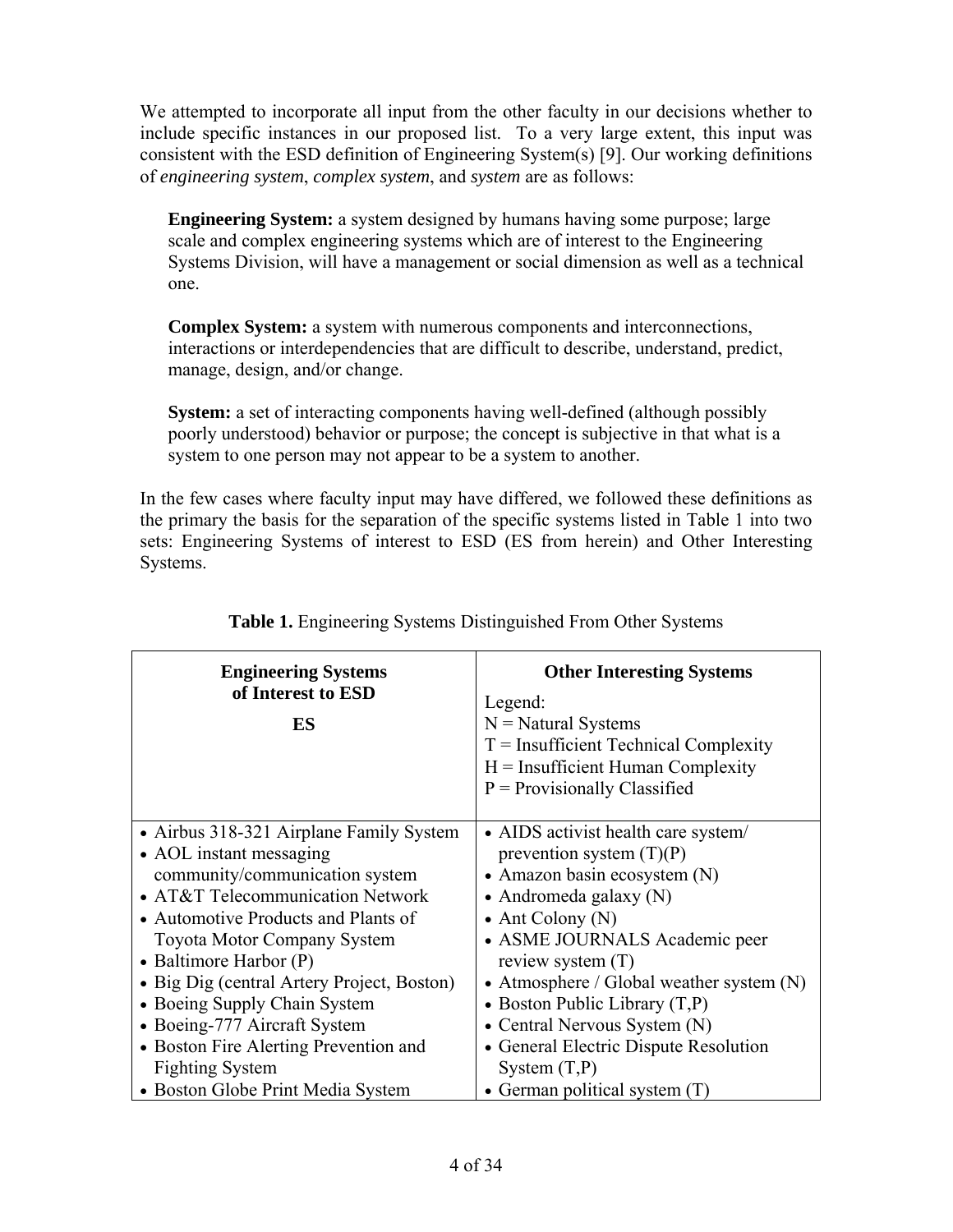| <b>Engineering Systems</b>                                               | <b>Other Interesting Systems</b>             |
|--------------------------------------------------------------------------|----------------------------------------------|
| of Interest to ESD                                                       | Legend:                                      |
| ES                                                                       | $N = Natural Systems$                        |
|                                                                          | $T =$ Insufficient Technical Complexity      |
|                                                                          | $H =$ Insufficient Human Complexity          |
|                                                                          | $P =$ Provisionally Classified               |
|                                                                          |                                              |
| (Newspapers, Magazines)                                                  | • Embryonic Stem Cell $(N)$                  |
| • China's Three-Gorge Dam                                                | • Fruit Fly $(N)$                            |
| • Chinese "People" Air Transport System                                  | • Elephant $(N)$                             |
| (PRC)                                                                    | • GRE (Graduate Record Examination)          |
| • CNN Global News Gathering and<br>Distribution System                   | System $(T)$<br>• Human (homo sapiens) $(N)$ |
| • CVS Computerized Drug Store Chain (P)                                  | • Human Brain $(N)$                          |
| • General Motors Cost and Accounting                                     | • Kidney/Urinary Tract System (N)            |
| System                                                                   | · Microorganism (Bacterium) (N)              |
| • Exxon Mobil Enterprise Resource                                        | • Milky Way $(N)$                            |
| Planning (ERP) System                                                    | • MIT Engineering Systems Learning           |
| • Microsoft Corporation Knowledge                                        | Center $(T)$                                 |
| Management System                                                        | • Name Tracking of Terrorism Attack          |
| • Xerox Corp. Preventative Maintenance                                   | Casualties $(P)$                             |
| System $(P)$                                                             | • NASA Deep Space Network (DSN)(H,P)         |
| • General Electric Quality Control $\&$                                  | • NBA (NFL, NHL, MLB) sports system          |
| <b>Operating System</b>                                                  | (T)                                          |
| • Cray-1 Computer System<br>• Department of Defense Acquisition          | • Pentium V Microprocessor as a<br>System(H) |
| System (USA)                                                             | • Planet Earth, Planet Mars (N)              |
| • eBay trading system $(P)$                                              | • Salt Lake City 2002 Olympic Games (T)      |
| Amazon.com system (P)                                                    | • Solar System $(N)$                         |
| • European Union Roadway System                                          | • Stanley Electro-Mechanical Drill (T,H)     |
| • FAA/IATA Certification System                                          | • Universe $(N)$                             |
| Federal Express (or UPS) North                                           | Virus $(N)$                                  |
| American Package Delivery System                                         | • Volkswagen New Beetle System $(T,P)$       |
| • Federal Reserve System $(P,T)$                                         | • Whale communications system $(N)$          |
| • Ford XY Platform Products and Plants                                   | • Wolf Pack $(N)$                            |
| System                                                                   | • Wright Brothers Wind Tunnel (MIT)          |
| • Exxon Mobil Fossil Fuel Drilling,                                      | Aero-Astro) $(T,H)$                          |
| Refining and Distribution System<br>• GE Polycarbonate Manufacturing and | • Arms Control Negotiation and Treaty        |
| Distribution System                                                      | System(T, P)<br>• Boston City Police $(T,P)$ |
| • General Motors (GM) Supply Chain                                       | • Earth Climate System $(N)$                 |
| • Geosynchronous Orbital (GEO) Belt                                      | • International Police (Interpol) $(T,P)$    |
| Satellite Systems                                                        | • Olympic Competition System (T)             |
| • Global Air Traffic Control System                                      | • Rain Forest system $(N)$                   |
| • Global Air Transportation System                                       | • Sunday River Sky Resort (T)                |
| • Global Freight Transportation System                                   | • Tribal hunting village economic            |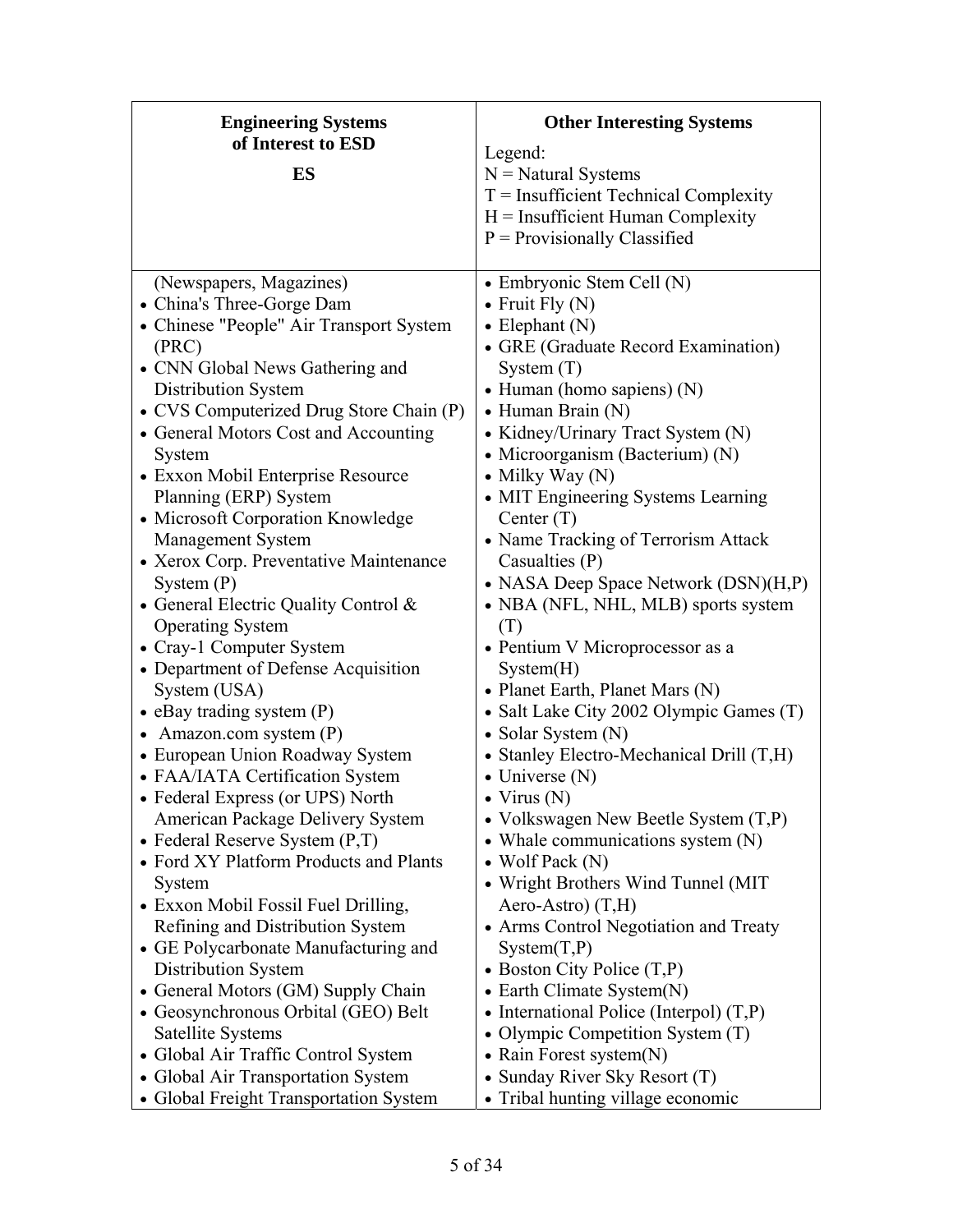| <b>Engineering Systems</b><br>of Interest to ESD                        | <b>Other Interesting Systems</b>                                 |
|-------------------------------------------------------------------------|------------------------------------------------------------------|
|                                                                         | Legend:                                                          |
| ES                                                                      | $N =$ Natural Systems<br>$T =$ Insufficient Technical Complexity |
|                                                                         | $H =$ Insufficient Human Complexity                              |
|                                                                         | $P =$ Provisionally Classified                                   |
|                                                                         |                                                                  |
| • Reuters Global News Distribution<br>Service                           | system(T)<br>• United Nations System (T)                         |
| • Global Positioning System (GPS)                                       | • Federal Reserve System $(T,P)$                                 |
| • Global Satellite Launching System                                     | • System International (SI system of units)                      |
| • Global Wireless Communication System                                  | (T)                                                              |
| • Gotthard Transalpine Tunnel                                           |                                                                  |
| (Switzerland) (H,P)                                                     |                                                                  |
| • Health Care System of France<br>• Hudson River Watershed Water Supply |                                                                  |
| System                                                                  |                                                                  |
| • Human genome project                                                  |                                                                  |
| • International Banking and Monetary                                    |                                                                  |
| <b>Transfer System</b>                                                  |                                                                  |
| • International Space Station (ISS)<br>• Global Internet                |                                                                  |
| • Java Software System                                                  |                                                                  |
| • JSF System (Joint Strike Fighter)                                     |                                                                  |
| • Linux/UNIX Operating System                                           |                                                                  |
| • Iridium Low Earth Orbit Communication                                 |                                                                  |
| Constellations<br>• Company XYZ Marine freight                          |                                                                  |
| transportation                                                          |                                                                  |
| • Tokyo Metropolitan Area                                               |                                                                  |
| • Mexico City Transportation System                                     |                                                                  |
| • MGH health care system                                                |                                                                  |
| • Military Air Transport System<br>• MIT Facilities System              |                                                                  |
| • MIT Information Technology System                                     |                                                                  |
| (incl. Athena)                                                          |                                                                  |
| • MIT Life-Long Learning Systems (P)                                    |                                                                  |
| • NASDAQ Trading System                                                 |                                                                  |
| • National Defense System<br>• New York City Subway System              |                                                                  |
| • Newark Airport                                                        |                                                                  |
| • Pentium V Microprocessor System                                       |                                                                  |
| • Pilgrim Nuclear Power Plant, Plymouth,                                |                                                                  |
| MA                                                                      |                                                                  |
| • NYPD security system $(P)$                                            |                                                                  |
| • Pratt and Whitney XYZ Gas Turbine                                     |                                                                  |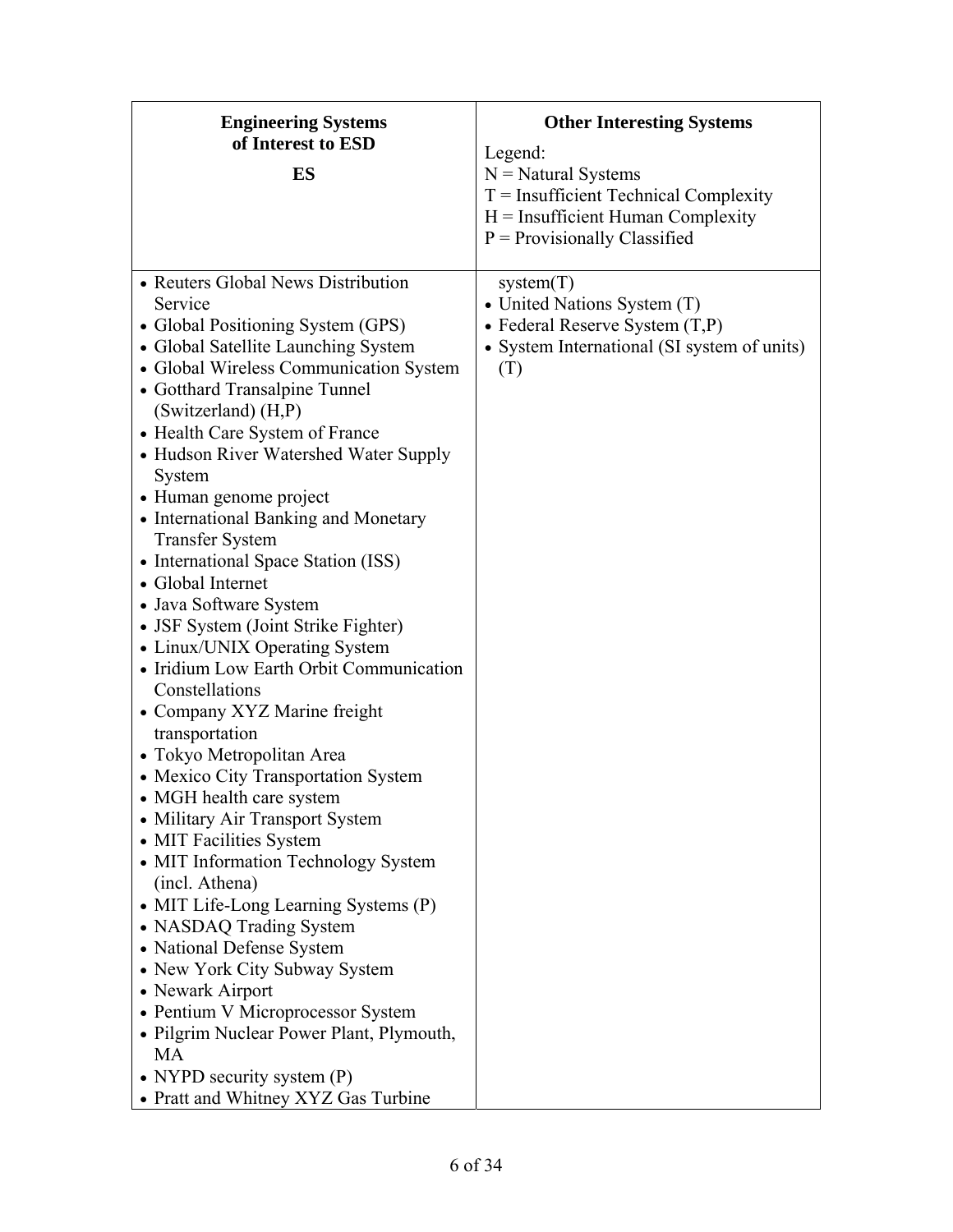| <b>Engineering Systems</b><br>of Interest to ESD<br>ES                                                                                                                                                                                                                                                                                                                                                                                                                                                                                                                                                                                                                                                                                                                                                                                                                                                                                                                                                                                                                                                               | <b>Other Interesting Systems</b><br>Legend:<br>$N =$ Natural Systems<br>$T =$ Insufficient Technical Complexity<br>$H =$ Insufficient Human Complexity<br>$P =$ Provisionally Classified |
|----------------------------------------------------------------------------------------------------------------------------------------------------------------------------------------------------------------------------------------------------------------------------------------------------------------------------------------------------------------------------------------------------------------------------------------------------------------------------------------------------------------------------------------------------------------------------------------------------------------------------------------------------------------------------------------------------------------------------------------------------------------------------------------------------------------------------------------------------------------------------------------------------------------------------------------------------------------------------------------------------------------------------------------------------------------------------------------------------------------------|------------------------------------------------------------------------------------------------------------------------------------------------------------------------------------------|
| <b>Family System</b><br>• Rohm and Haas IC "Blocker"<br>Manufacturing System<br>• Shanghai Freight Transport System<br>• U.S. Social Security System<br>• South Pole International Research Station<br>• Space Satellite Guidance and Navigation<br>System<br>• Star Alliance (United, Lufthansa,<br>Singapore Airlines $)$ (P)<br>• Sun XYZ Server Family System<br>• Synchrotron (Quantum Physics<br>Experimental System)<br>• Synthes-Norian Bone Surgery System (P)<br>• U.S. Aerospace Industry<br>• U.S. Agricultural Food Production and<br>Distribution System<br>• U.S. Air Traffic Control System<br>• U.S. Aluminum production and recycling<br>system<br>• U.S. Government Environmental<br><b>Regulatory System</b><br>• U.S. Government OSHA Systems<br>• U.S. Navy XYZ Aircraft Carrier Battle<br>Group<br>• U.S. Power Grid System<br>• Windows NT Operating System<br>• Wixom (Ford) Automotive Assembly<br><b>Plant System</b><br>• Xerox Family of Photocopiers System<br>• XY Rocket Engine Product Verification<br>(Test) Systems<br>• ZF XYZ Continuous Variable<br><b>Transmission System</b> |                                                                                                                                                                                          |

As shown in Table 1 above, systems not designed by humans are labeled "natural," and are not included in the ES list—our first sorting principle. However, some of these systems are interesting for comparison in our "bottom-up" observations as they may give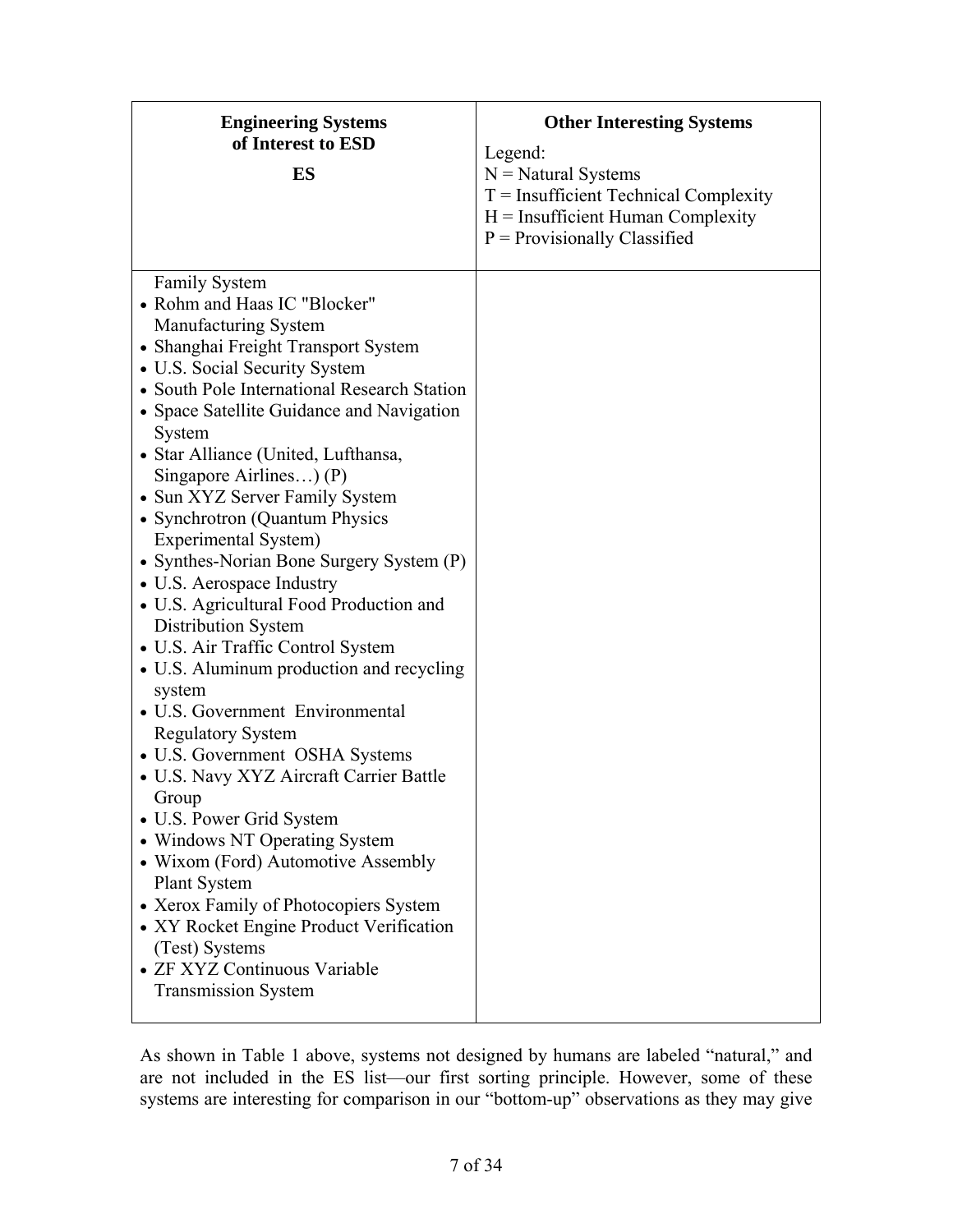<span id="page-7-0"></span>valuable insight to different categories and strategies for Engineering Systems. In addition, a number of our specific Engineering Systems included in the list incorporate natural "components or subsystems".

The second and third aspects of the decision to include a specific instance as an Engineering System of interest to ESD are the technical complexity and human complexity (management or social dimension) of the system. For each instance to be specific enough to examine these points we need to know what "components" are included within the system—i.e., define the boundaries of the system. In general, we include all software, artifacts (natural and man-made), processes and personnel involved in delivering the product, purpose or service of the system. We have labeled some entries (e.g., the Boeing 777 example) "as a system," and in these few cases the named systems only include the software, hardware, and procedures used in the actual product. For many of these same items, if we considered the development teams that design the product and/or the manufacturing systems that make it, the entries would move from the right hand column to left hand one in Table I. We have demonstrated this by the two different entries for the Intel Pentium V. The "Intel Pentium V System" includes the development Organizations and Manufacturing Plants, personnel, and processes as "components" whereas the "Intel Pentium V as a system" does not.

Many systems can be unambiguously separated into Engineering Systems or "other interesting Systems" when we study them using this framework. The entries in our ES list typically contain many thousands of non-repeating artifact, process or algorithm components as well as several multi-level human organizations as "components". Many of the entries in the Other Interesting Systems list are not human designed and the remainder typically have either very low technical or organizational/social complexity.

It is also now possible to recognize some systems where differentiation is not so clear. A single airplane with a pilot is not an engineering system by our definition because of the lack of the organizational or social component/complexity. However, with a very complex airplane some may disagree. Similarly, we assume that use of a complex system (such as information systems, weapon systems etc.) is not of sufficient technical complexity to consider items such as an Air Force Command System or the Boston Public Library to be engineering systems. Thus, we could make a third list in addition to the binary pair we show in Table 1 with the third category containing the controversial systems. However, since the rest of the paper relies on having a "testbed" we have separated it as shown and items labeled (P) in Table 1 are those we consider provisionally categorized. Our plan is to stimulate further discussion as part of the symposium and perhaps beyond to attempt to reach ESD consensus (which may involve three categories).

# **V. Classification Frameworks**

In this section, we use the "testbed"—the ES systems list presented in Section IV—to assess various classification frameworks. We make the assessment using the criteria outlined in Section III. The frameworks of potential interest come largely from past work generally starting with the General Systems Theory ideas of the 1950's [2,3,4,5,6,10]. Thus, we are looking at multiple aspects of engineering systems that may yield a useful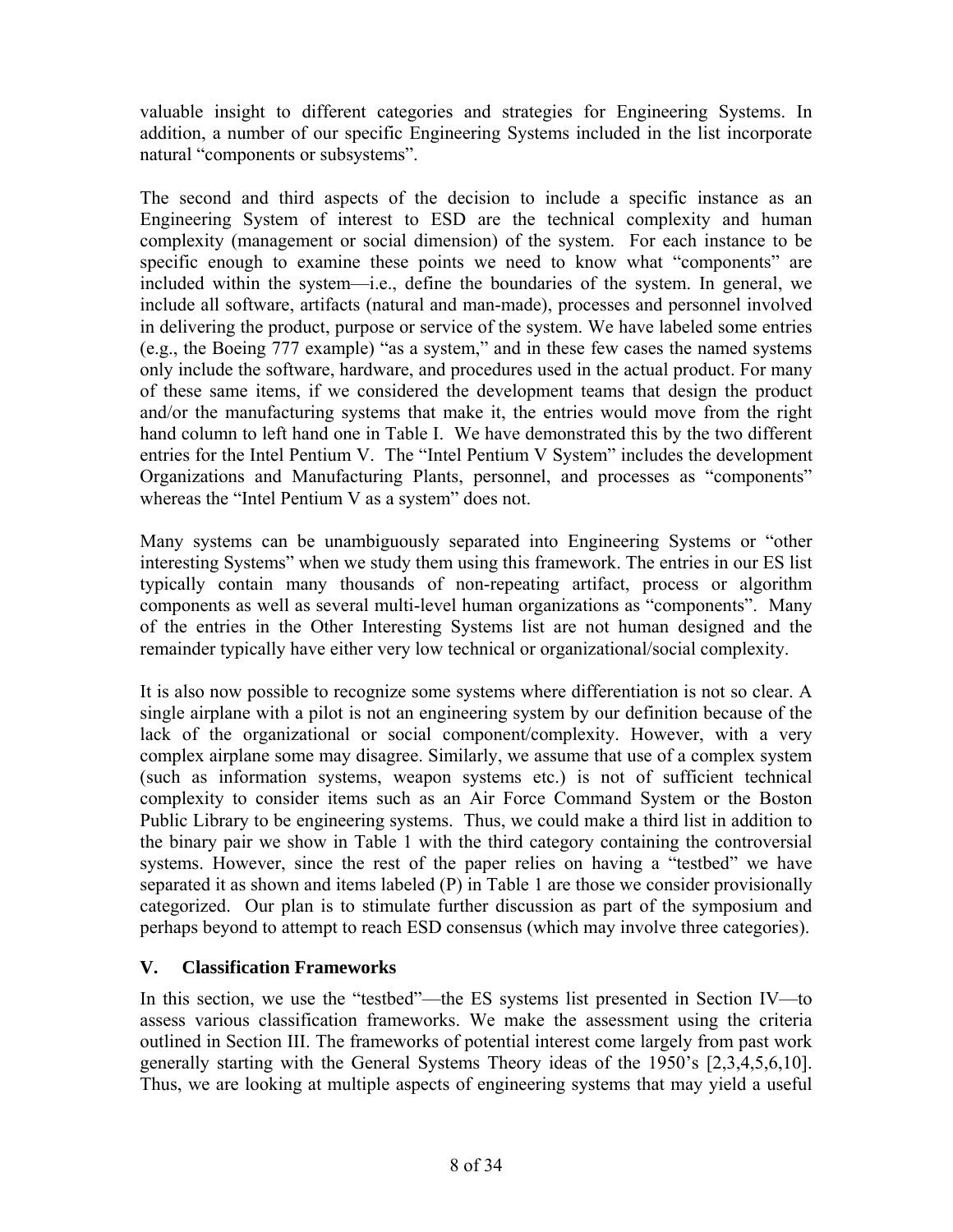basis for classification. Our assessments of these prior frameworks have suggested a few logical additions to these ideas and we also assess these.

The first system classification scheme is due to Bertalanffy [3] who extended Boulding's work [4,5,6]. These frameworks were suggested as part of their efforts on "General System Theories" in the 1950's. The list as presented by Bertalanffy had a strong orientation towards his discipline of biology, and is summarized in Table 2 below.

| <b>Static Structures</b>  |
|---------------------------|
| Clock Works               |
| <b>Control Mechanisms</b> |
| <b>Open Systems</b>       |
| Lower Organisms           |
| Animals                   |
| Man                       |
| Socio-cultural Systems    |
| Symbolic Systems          |

Table 2. Bertalanffy's Classification of Systems

In this list, each successive item increases in complexity, and to some degree incorporates the preceding entries. In addition, Bertalanffy suggests the "theories and models" useful in each level of the hierarchy. Although this is the kind of utility we would like, this framework fails our first criterion as it does not apparently differentiate among our systems of interest. All of the "testbed systems" are similar combinations of the last three levels in this hierarchy.

A second early framework was proposed by Paynter in his MIT course [13] where he considered four system types:

- 1. Services and utilities—water supply, electric power generation, communication
- 2. Structures—buildings, houses, bridges
- 3. Instruments—clocks, computers
- 4. Vehicles—submarines, aircraft, spacecraft, ships, automobiles

It is clear from this that Paynter was interested in a very broad range of systems. However, applying his framework to our ES list from Table 1 makes it apparent that he was not primarily concerned with Engineering Systems as ESD has defined them. Although some of our listed systems can be fit into his scheme, most are poorly described by the categories and many are simultaneously in two or more of the categories. Our inclusion of manufacturing systems, product development systems and markets (sometimes as "components") indicates—not surprisingly—that Paynter was not considering Engineering Systems as we have defined them within ESD.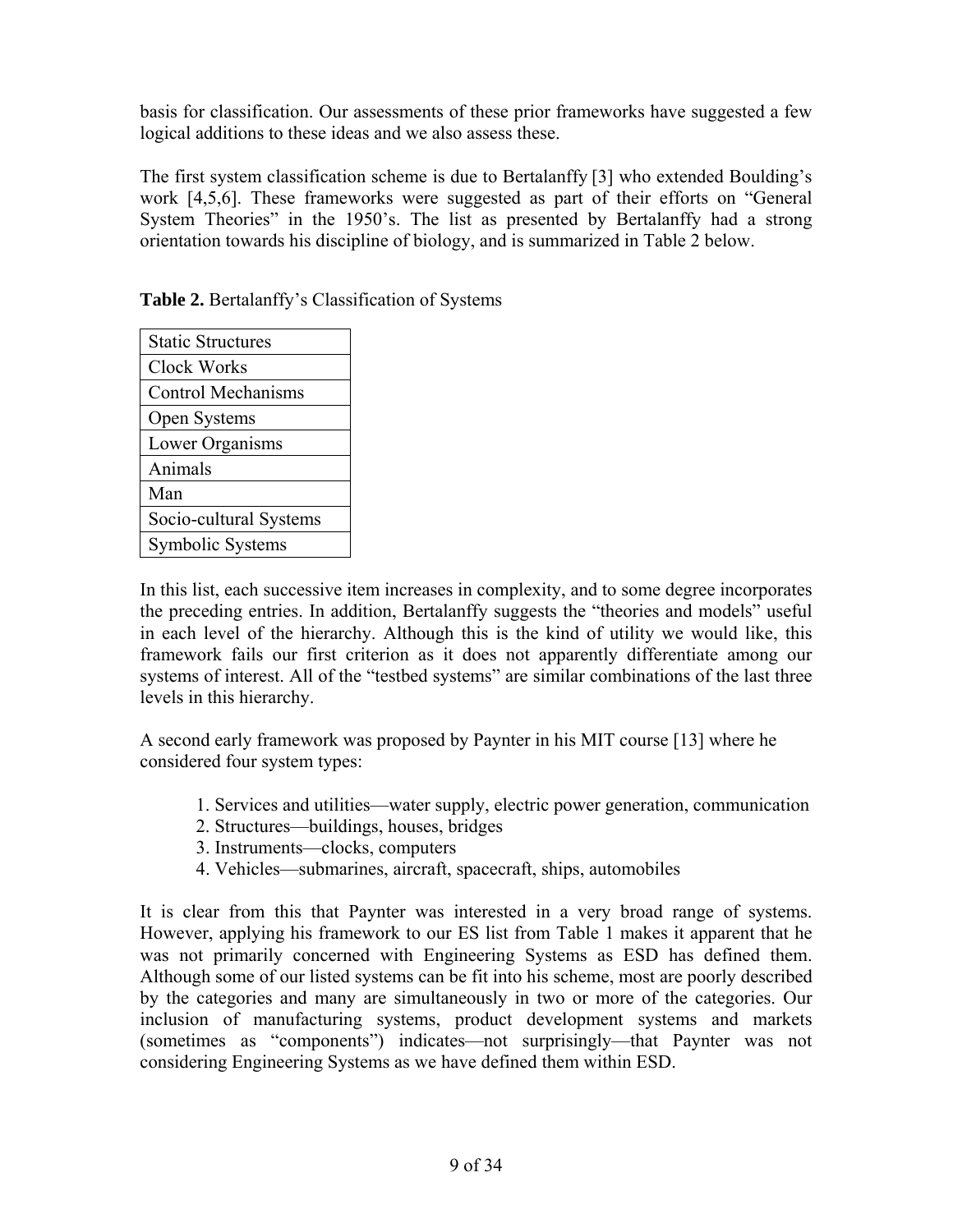A third more fully developed approach from within the European Systems Engineering tradition is due to V. Hubka [10]. Hubka considers a variety of possible bases for classification including function, branch of the economy, type of operand, physical principles of importance, product use, production method, materials, etc. Figure 2 shows Hubka's overall depiction of Technical Processes, the environment and the human along with the "Technical System". All of his classification discussion focuses on the Technical System. This framework therefore also fails our first criterion as it does not differentiate among or really address our systems of interest—all have significant interwoven technical and human complexity.



.

**Figure 2.** Hubka's depiction of a complex Technical System (∑TS ) as interacting with a technical process (TP) which turns inputs  $(\Sigma \text{Od1})$  into outputs ( $\Sigma \text{Od2}$ ). The environment (∑Env) and humans (∑Hu) are separate from the Technical System and the Technical Process [10].

We have thus found that prior classification schemes did not consider ES by the ESD definition and thus fail to usefully separate them from one another. Nonetheless, Hubka and others [10,11,12,15,16,17] have considered attributes of systems which we want to examine (bottom-up) to determine if they can be a basis for useful characterization and classification. Therefore we now turn to study of potentially interesting attributes of the systems on our testbed list.

The attributes we consider are shown in Table 3, along with the literature sources suggesting the importance of the attribute. The third column in the table gives the basis for the qualitative assessment used in characterizing the testbed list. These are further defined in Tables 4–8, and in the legend below Table 3.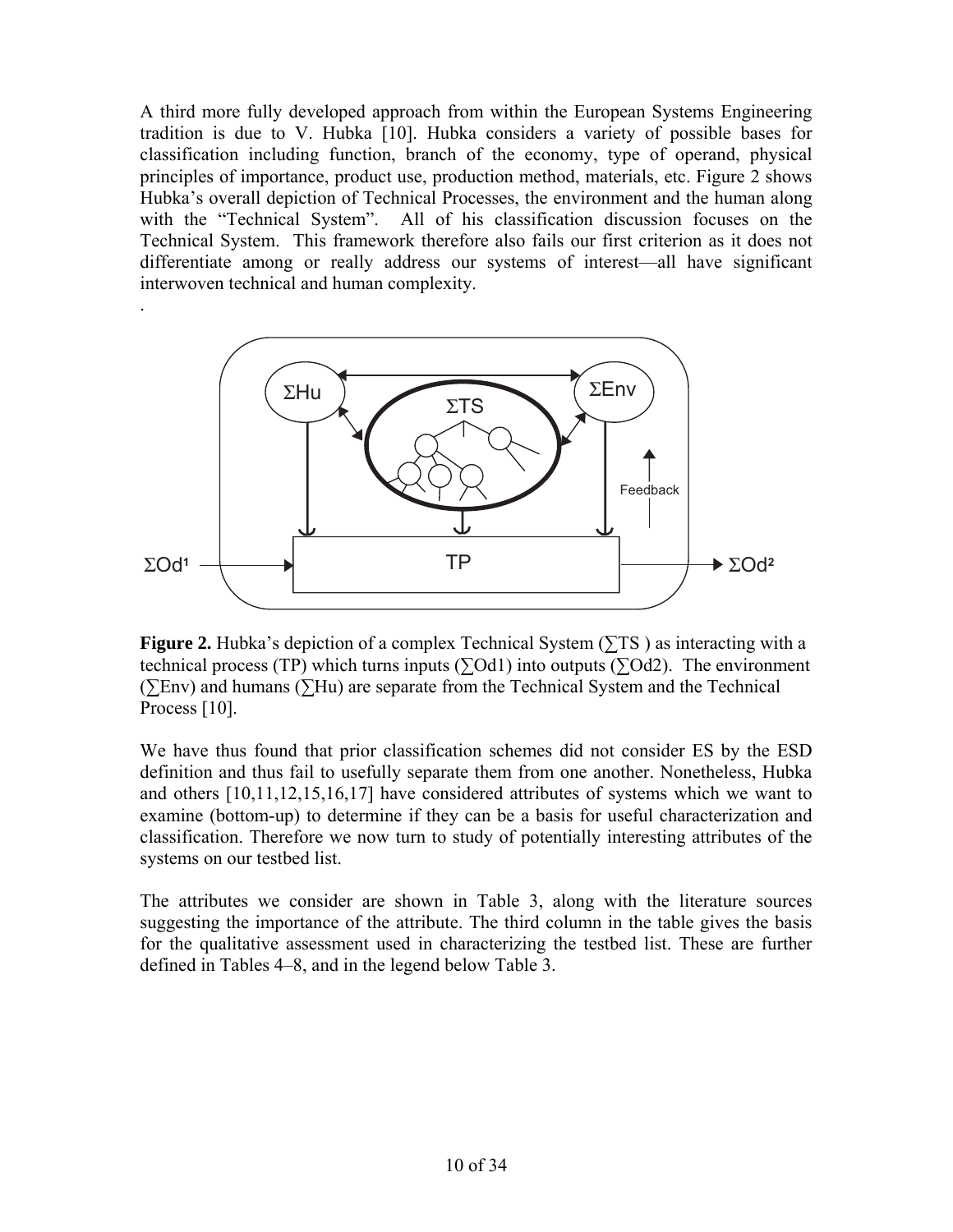| <b>Attributes</b>        | Reference(s)         | <b>Specific Qualitative Scale</b>  |
|--------------------------|----------------------|------------------------------------|
| Degree of Complexity     | [10, 11, 12]         | See Table 4                        |
| <b>Branch of Economy</b> | [10]                 | See Table 5                        |
| Realm of Existence       | [11]                 | Real vs. virtual                   |
| Boundary                 | [11,3,4]             | Open vs. Closed                    |
| Origin                   | [11,3,4]             | Natural vs. Artificial             |
| Time Dependence          | [11,3,4]             | Static vs. Dynamic                 |
| <b>System States</b>     | [11]                 | Continuous, discrete and hybrid    |
| Human/Control            | [2]                  | Autonomous/human in the loop/mixed |
| Human Wants              | This study           | See Table 6                        |
| Ownership                | This study           | See Table 7                        |
| <b>Functional Type</b>   | [10, 12, 15, 16, 17] | See Table 8                        |

<span id="page-10-0"></span>**Table 3.** System Attributes of Potential Use in Qualitative Assessment of the ES Testbed List

### **Legend for Table 3:**

**Degree of Complexity:** complexity is related to the amount of information needed to describe the system. System complexity is a function of the number of (unique) elements in the system as well as the number and nature of their interconnections. Table 4 shows the specific reference adopted here. By this measuring scale all ES in the testbed list turn out to be at the highest complexity (level IV) which confirms that our list and definition are in agreement.

**Branch of Economy:** what part of the economic system does the ES belong to? Table 5 shows the breakdown adopted here.

**Realm of Existence:** is the system only present in "thought" or does it manifest itself in the physical world, i.e. in some way connected to matter or energy? (All of the testbed list of ES are real, i.e., have physical aspects.)

**Origin:** is the system naturally occurring without human intervention or is its existence the result of a deliberate or accidental process involving human design and implementation? (All ES are artificial.)

**Boundary:** is there any exchange of matter, energy, or information across the system boundary? (All ES are open.)

**Time Dependence:** is the system time invariant, i.e. do any of the system's states change with time or do any of the system's properties change with time? The system is time varying if some system properties or system elements or interrelationships change over time<sup>[3](#page-10-0)</sup>. (All ES are dynamic.)

**System States:** are the system states continuous (e.g. temperature) or are they discrete (e.g. "on" or "off") or a mix of both (hybrid). Few system modeling

<sup>&</sup>lt;sup>3</sup> For example in a mathematical linear state space system the system dynamics are represented as  $\dot{q} = Aq + Bu$  and  $y = Cq + Du$ , where q is the state vector. The system is considered time-invariant as long as the entries in the matrices A, B, C, D are constant.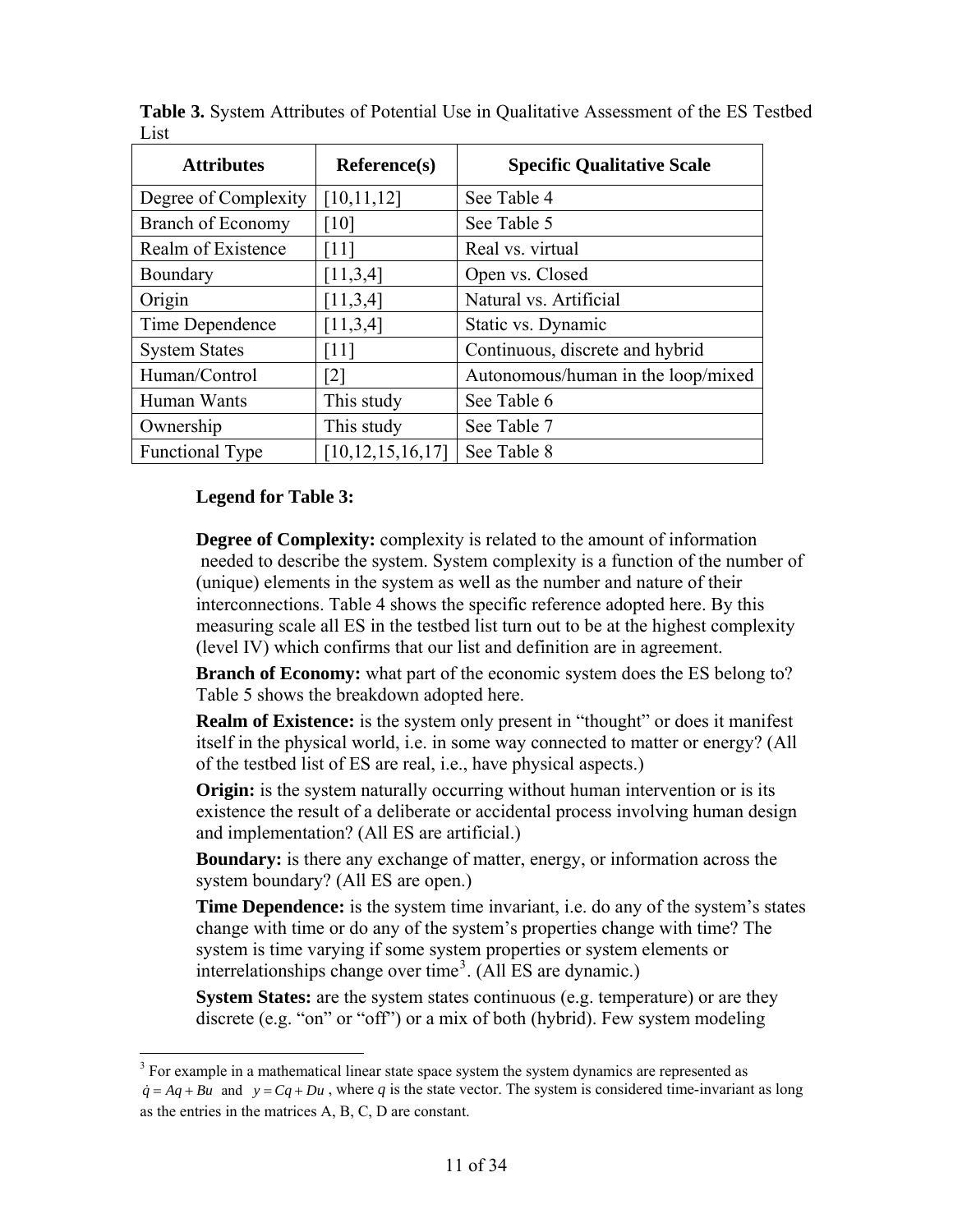techniques are good for hybrid systems, usually one finds techniques for dealing with continuous systems or finite state machines ("automata"). (All ES are hybrid.)

**Human Involvement/System Control:** some systems require constant involvement of a human operator, autonomous systems do not need human operators or guidance during operations, mixed systems have elements at least partially controlled by humans and autonomous elements. (All ES are mixed.)

**Human Wants:** a further attribute we consider potentially important to use in this study is the overall purpose of the system. From a highest level, the purpose of all engineering is to fulfill human wants so all engineering systems have been designed (over a complex series of designs and redesign that resemble evolution) to fulfill human wants. The system attribute associated with this are the Human Wants categories shown in Table 6.

**Ownership:** a further attribute of the Engineering Systems in Table 1 is the ownership or control of the specific system in question. This attribute is given in Table 7, where six classes of ownership/control are defined.

**Functional Type:** a potentially important classification scheme is due to Pahl and Beitz [12], Hubka [10] and Van Wyk [15,16,17]. Van Wyk's classification of functional types is shown below in Table 8. It is a three-by-three matrix consisting of 3 outputs (or operands) and three "types" of manipulators. We adopt in this study the 9 possible categories defined by this approach as our functional types.

**Table 4.** Technical Systems Classified by Degree of Complexity (from *Theory of Technical Systems* [10]):

| Level of<br>Complexity | Technical<br>System                             | Characteristic                                                                                                                                                          | Examples                                                                     |
|------------------------|-------------------------------------------------|-------------------------------------------------------------------------------------------------------------------------------------------------------------------------|------------------------------------------------------------------------------|
| (simplest)             | Part.<br>Component                              | Elementary system<br>produced without<br>assembly operations                                                                                                            | Bolt, bearing sleeve,<br>spring, washer                                      |
| Ш                      | Group,<br>Mechanism,<br>Sub-assembly            | Simple system that can<br>fulfill some higher<br>functions                                                                                                              | Gear box, hydraulic<br>drive, spindle head,<br>brake unit, shaft<br>coupling |
| Ш                      | Machine,<br>Apparatus,<br>Device                | System that consists of<br>sub-assemblies and parts<br>that perform a closed<br>function                                                                                | Lathe, motor vehicle,<br>electric motor                                      |
| IV                     | Plant,<br>Equipment,<br>Complex<br>machine unit | Complicated system that<br>fulfills a number of<br>functions and that<br>consists of machines.<br>groups and parts that<br>constitute a functional<br>and spatial unity | Hardening plant,<br>machining transfer<br>line, factory<br>equipment         |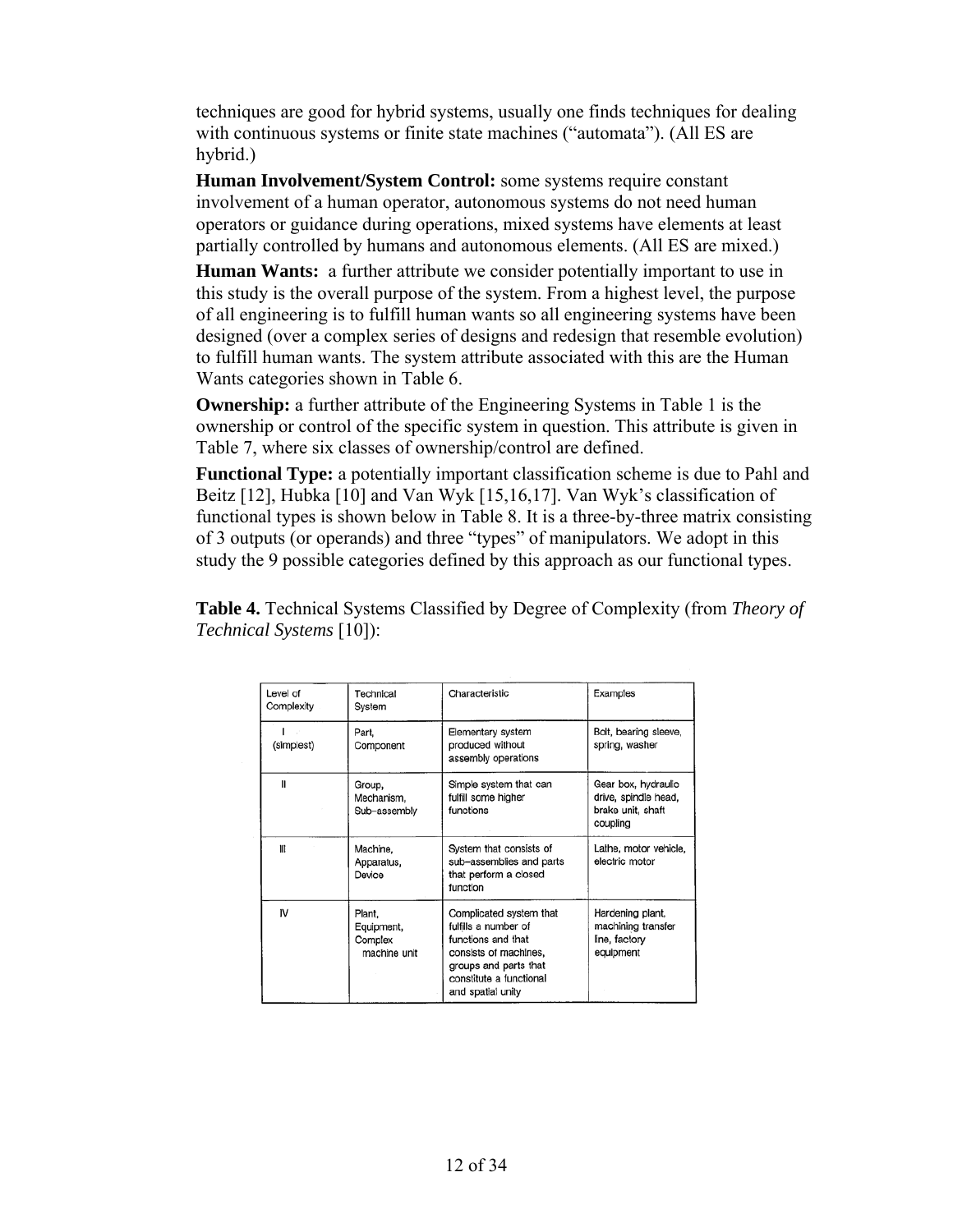**Table 5.** Branch of Economy attribute defined by Examples of Technical Systems (from *Theory of Technical Systems* [10]):

|                          | Technical System TS                                                                     |                                                                                            |  |
|--------------------------|-----------------------------------------------------------------------------------------|--------------------------------------------------------------------------------------------|--|
| <b>Branch of Economy</b> | Equipment for                                                                           | <b>Typical Machine</b>                                                                     |  |
| Mining                   | Accessing<br>Delivering<br>Preparing                                                    | Cutting machine<br>Conveyor<br>Screening machine                                           |  |
| Energy generation        | Steam raising                                                                           | Steam boiler                                                                               |  |
|                          | Electric generating                                                                     | Water conditioner<br>Steam turbine<br>Gas turbine<br>Water turbine<br>Generator            |  |
| Smelting                 | Pig iron smelting<br>Steel smelting                                                     | <b>Blast furnace</b><br>Bessemer converter<br>LD oxygen processor<br>Rolling mill          |  |
| Chemical industry        | Coal scrubbing<br>Color producing<br>Explosives producing                               | Pressure vessel<br>Piping<br>Destillation column                                           |  |
| Metalworking industry    | Chipless forming<br>Chip-forming<br>Heat treatment<br>Foundry<br>Assembly               | Press<br>Forging hammer<br>Machine tool<br>Furnace<br>Forming machine<br>Jigs and fixtures |  |
| Constructional industry  | Oil exploration<br>Building<br>Roadworks<br>Hydro-construction<br>Materials manufacture | Drill rig<br>Personell lift<br>Scraper<br>Concrete mixer<br><b>Block press</b>             |  |
| Transportation           | Railway<br>Shipping<br>Space travel                                                     | Locomotive<br>Wagon<br>Passenger liner<br>Rocket                                           |  |
| Textile industry         | Textile manufacture<br>Dressmaking                                                      | Spinning machine<br>Weaving loom<br>Sewing machine                                         |  |
| Food industry            | Sugar refining<br>Cheese production<br>Milk processing                                  | Concentrator<br>Press<br>Centrifuge                                                        |  |
| Medicine                 | Diagnosis<br>Therapy                                                                    | X-ray apparatus<br>Artificial heart<br>Prosthesis                                          |  |
| Printing, offices        | Printing<br>Office work                                                                 | Printing machine<br>Typewriter<br>Calculator                                               |  |
| Agriculture              | Transporting<br>Harvesting<br>Lumbering                                                 | Tractor<br>Combine<br>Chain saw                                                            |  |
| Distribution, trade      | Self-service<br>Packing                                                                 | Check-out<br>Wrapping machine                                                              |  |

 $\sim$   $\sim$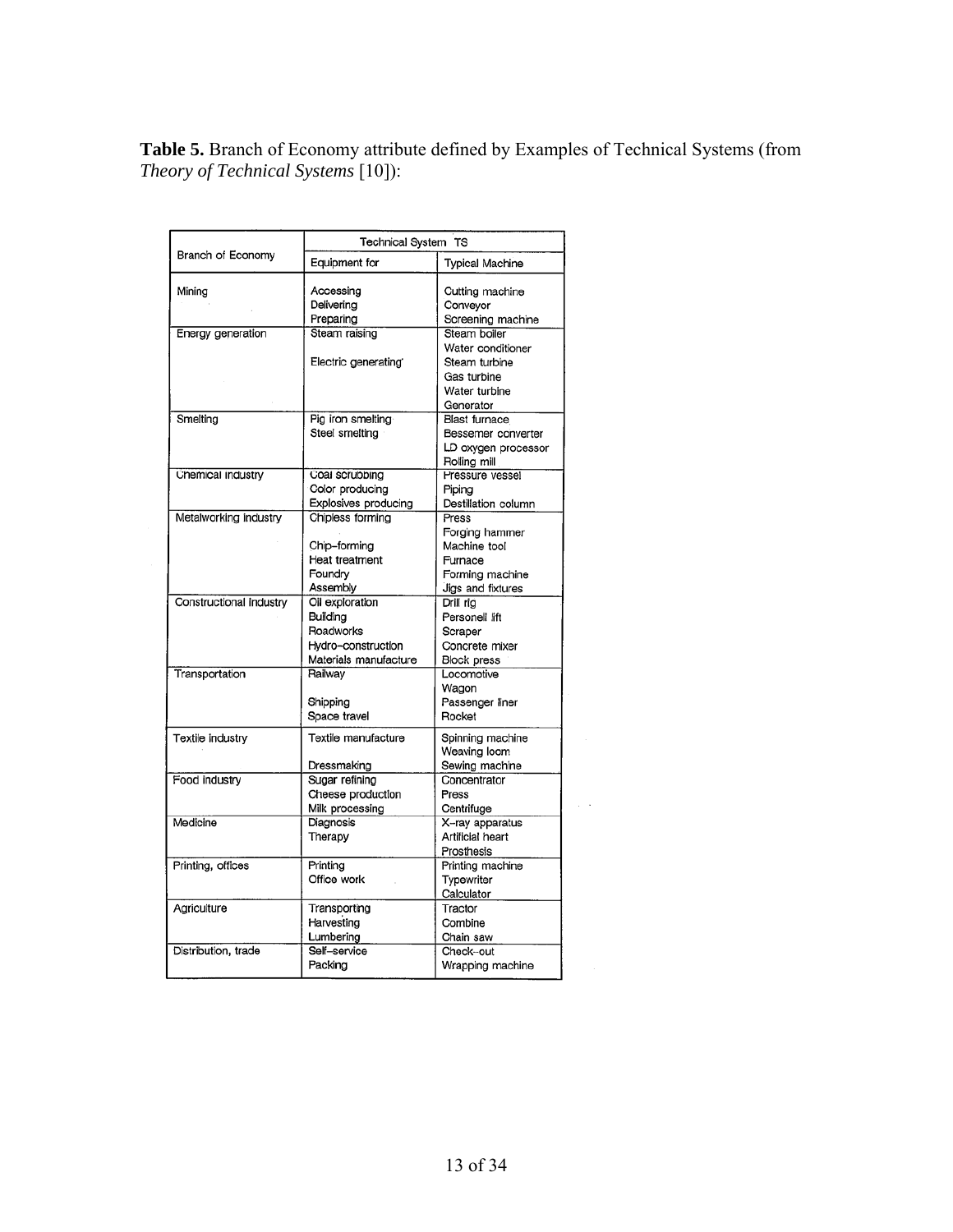Table **6.** Categories of Human Wants

| Shelter                                  |
|------------------------------------------|
| Food                                     |
| Transportation                           |
| Communication                            |
| Security                                 |
| Longevity and health                     |
| Entertainment                            |
| Aesthetic pleasure                       |
| Education                                |
| Social, Emotional, Spiritual & Curiosity |

**Table 7.** Ownership/Control Attribute of Engineering Systems

| SFP: Single, private, for-profit ownership and control of the system |
|----------------------------------------------------------------------|
| MFP: Multiple, private, for-profit entities in control               |
| SNFP: Single, not-for-profit controller                              |
| MNFP Multiple not-for-profit control                                 |
| GOV: Governmental control                                            |
| COMB: Complex combinations of 1 through 5                            |

| Output                 | <b>Type of Manipulator</b> |              |                |  |  |  |
|------------------------|----------------------------|--------------|----------------|--|--|--|
|                        | Processor (1)              | Store $(3)$  |                |  |  |  |
| <b>Matter</b> (M)      | Cement kiln                | Truck        | Silo           |  |  |  |
| Energy $(E)$           | Power plant                | Copper cable | <b>Battery</b> |  |  |  |
| <b>Information (I)</b> | Computer                   | Optic fiber  | Compact disk   |  |  |  |

Seven of the eleven attributes in Table 3 are useful in the *characterization* of ES (differentiation from other systems) but not in *classification* (differentiation among ES). All ES are complex, real, open, artificial, dynamic, hybrid (system states are both continuous and discrete) and have mixed control (have both autonomous and human-inthe-loop elements or subsystems). It can be suggested that these characteristics –if confirmed over a wider range of ES- can serve to strengthen our definition and understanding of Engineering Systems.

**Table 8.** Van Wyk's Table of Functional Types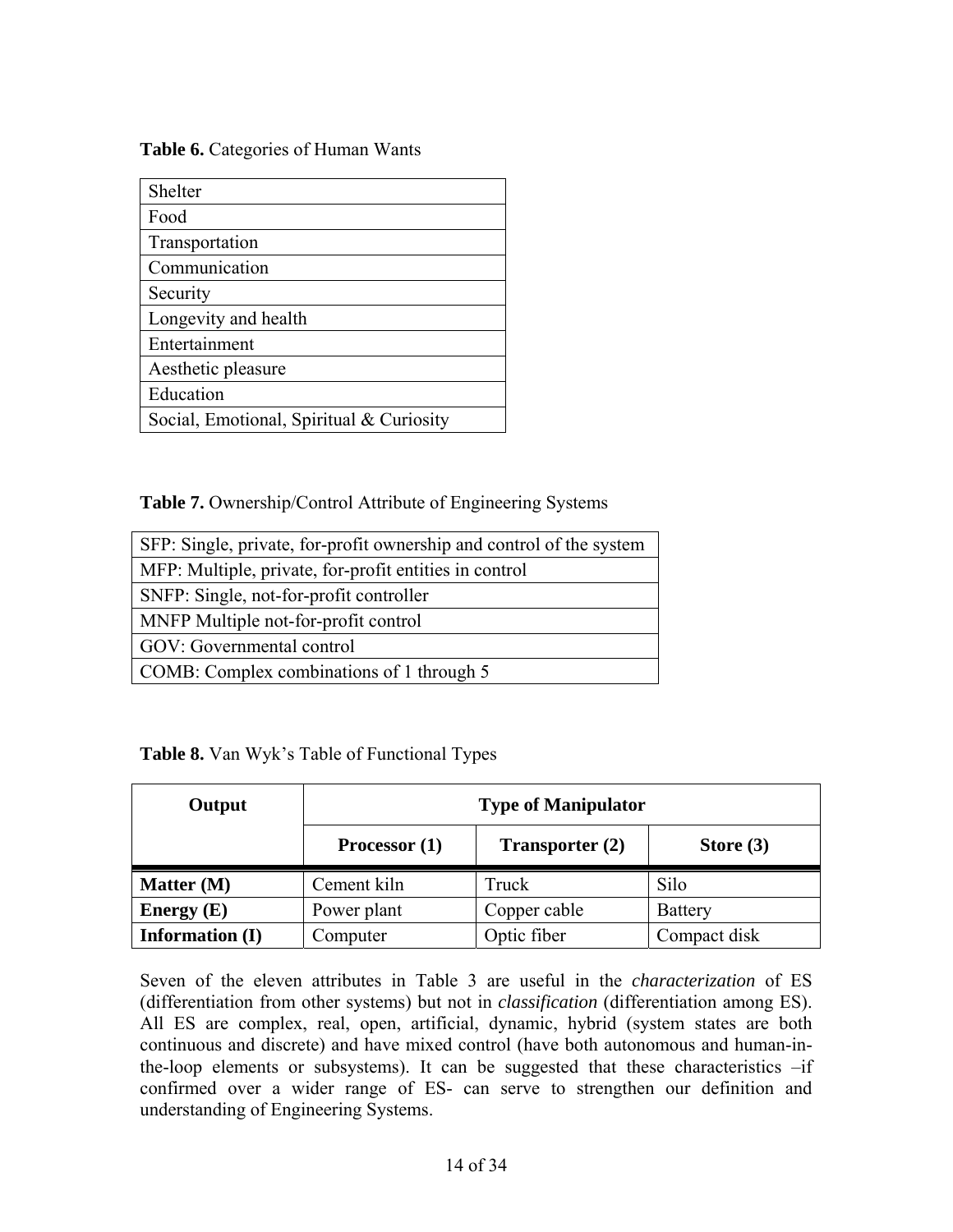<span id="page-14-0"></span>Appendix A shows the Engineering Systems of Interest to ESD listed according to the four attributes that give some differentiation-Human Wants, Functional Type, Economy Branch (after Hubka) and ownership. In Appendix A, the ES are shown separated according to Human Wants (given in Table 6) as it comes closest to being able to pass our first criteria—we can largely differentiate among our ES. Hubka's somewhat similar grouping (Table 5) is not as effective partly because it does not really consider service as opposed to manufacturing industries and does not consider all human wants. The ownership differentiation is also fairly strong but we choose to show that as an additional attribute.

The separation by Human Wants still leaves a significant number of systems simply unclassified or as for multiple human Wants. Among those classified, the largest groupings are for Transportation, Communication, Security and Health. In the multiple use category, many of the systems are markets, software, and other IT tools, all of which support meeting multiple human needs.

Appendix A shows Van Wyk's nine categories for each system in the second column. We should note that almost all of our systems transform, transport and store energy to some extent (All information is accompanied by at least a minimum amount of energy). In addition, almost all also process (transform), and store information. Thus, in Appendix Acolumn 2, we have tried to identify the essential functional categories and only list these. We imagined taking various functions away and asked whether the ES could still serve the Basic Human need(s). For a fair number of systems, a single "most important" function can be identified. However, for an equally large number there seem to be at least two major types that the Engineering System fits into. For some systems (the CVS computerized drugstore, and very complex systems such as Tokyo Metropolitan Area and the U.S. Aerospace Industry), at least three categories are well-described for the system basic functions.

Despite these difficulties, Functional Type as originally expounded by Hubka, Pahl and Beitz, and Van Wyk appears to be the technical attribute best able to differentiate among ES (Systems of interest to ESD). Indeed, no other technical attribute has been described or proposed which makes a start in differentiating among our ES. However, as shown in Appendix A, the systems are not simply separated by this attribute. Moreover, only our first classification criteria in Section III has been met but utility-particularly in ES designis problematical. Thus, in the next two sections we explore (in preliminary fashion) approaches to further expand the concept of Functional Type.

# **VI. Preliminary Quantitative Studies**

In complex differentiation problems, qualitative attribute classification is often insufficient to allow for classification. In one such well-known case, the practical classification of engineering properties of materials, quantitative studies proved very useful. Ashby [1] has studied a wide variety of materials and made plots of various "properties" of materials of interest in application. Interesting differentiation among different classes of materials occurs in such plots (now referred to as Ashby diagrams). Thus, Ashby's diagrams give useful insight into which materials may best be applied in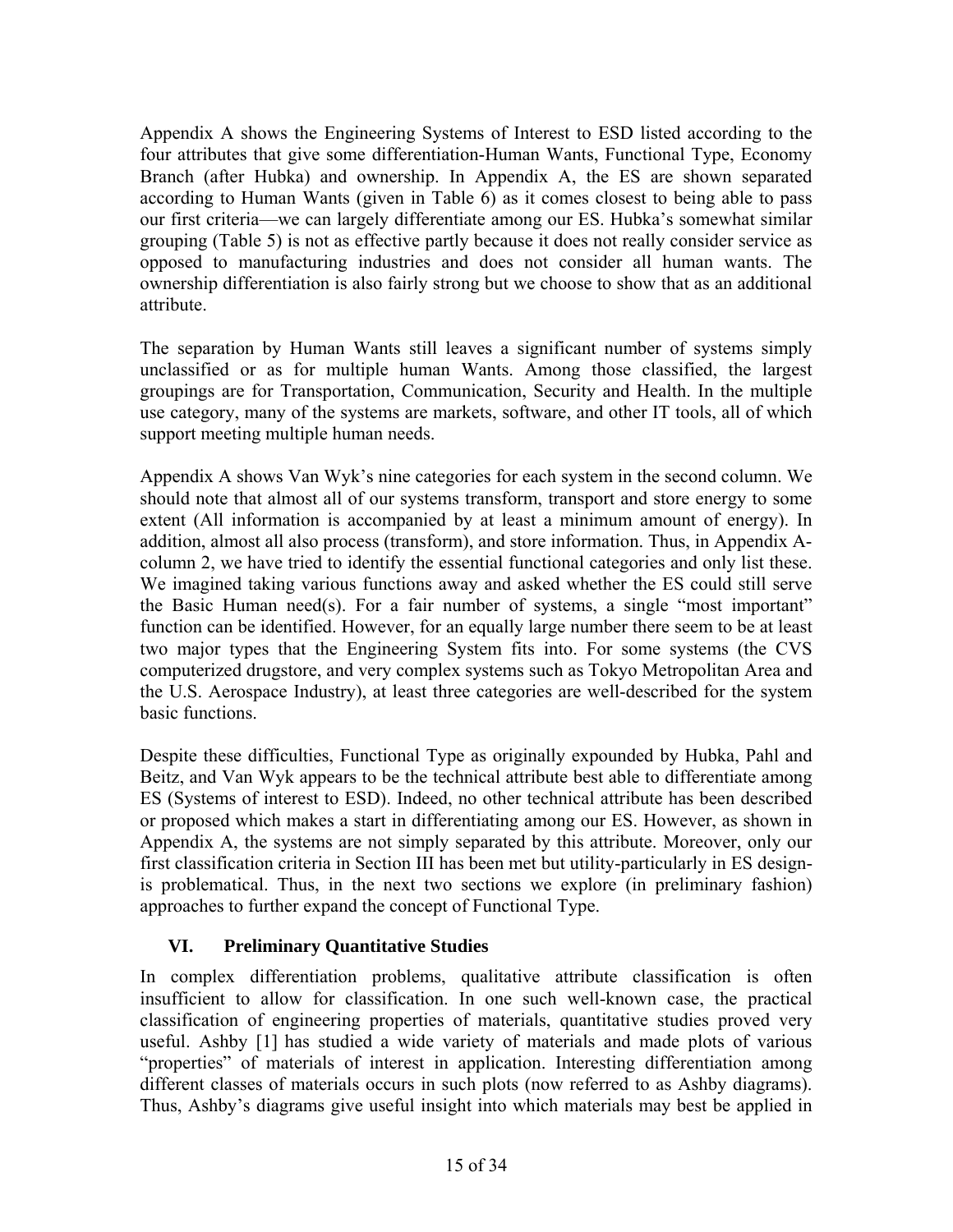various design problems. Figures 3 and 4 below show two such diagrams. Although there is some overlap in many of the diagrams-see Figure 3, the different known material classes often (for theoretically understandable reasons) cluster together in these kinds of plots.

The hypothesis we want to pursue by quantitative study is whether such differentiation may occur with engineering systems with "appropriate" attributes and plots. Unfortunately this hypothesis is difficult to test because Engineering System Attributes in contrast to material properties are not generally available. Indeed, such attributes are not yet agreed upon or defined quantitatively. This section begins this task.



**Figure 3.** Ashby Diagram of strength versus relative cost/unit volume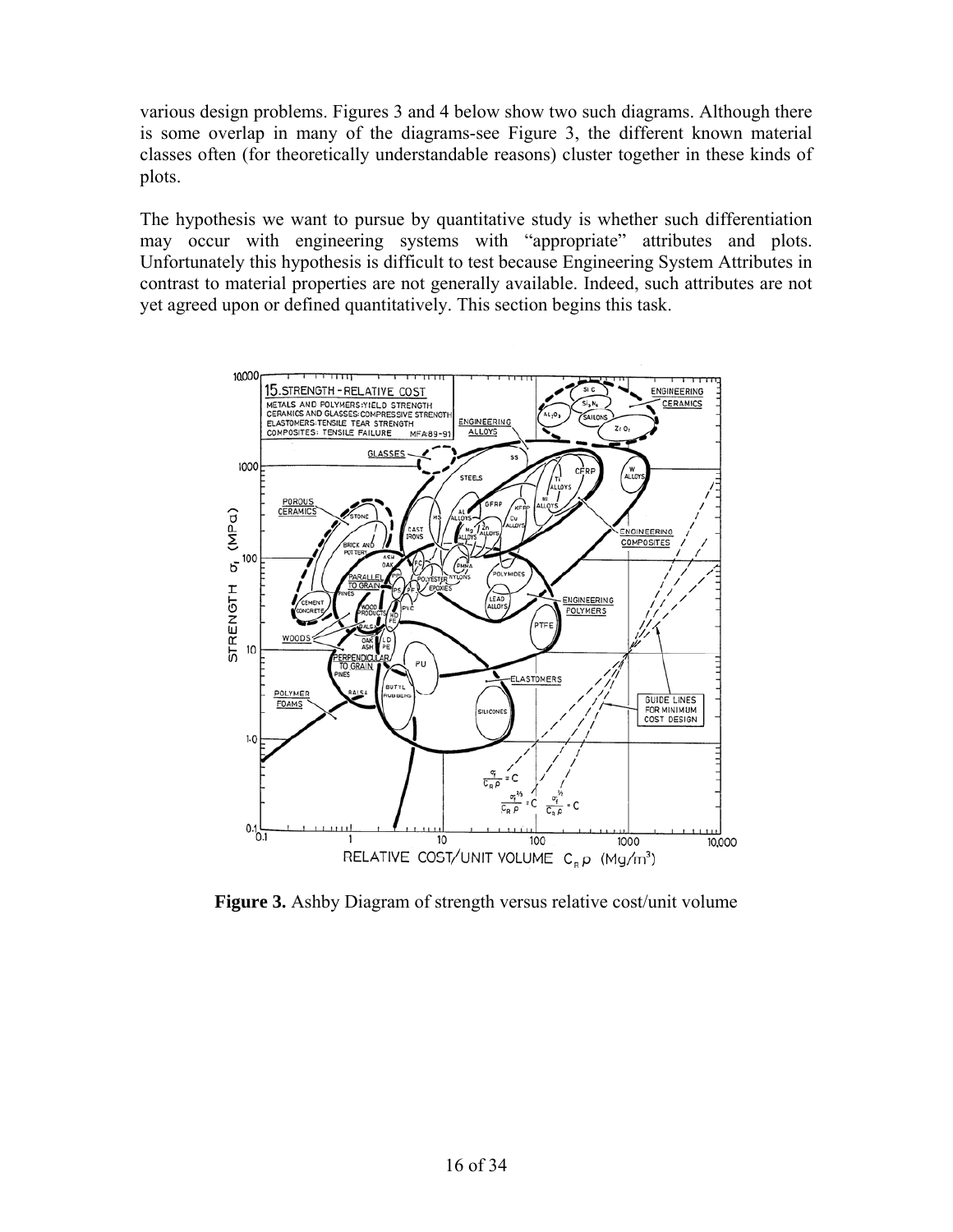

**Figure 4.** Ashby Diagram of wear rate vs. maximum bearing pressure

The results in Section V indicate that quantitative definition of parameters should begin with measures of information, energy, and matter. In addition, several specific examples from the testbed list and general logical analysis leads to measures of value, human effort and scale/shape as further basic parameters.

Table 9 below shows Preliminary Quantitative Data for 17 attributes and for 7 Engineering Systems from the Testbed list. The seven ES include two pairs of closely related examples- the pair of oil (and automotive) examples differ by scale and scope but might be expected to be fundamentally similar. The preliminary quantitative definition for each attribute is given in the Table legend. We note that many of the entries are not filled because of the paucity of existing data. In addition, we want to note that the quantities shown—while not carelessly listed are at an early stage of verification. The data was obtained by search of company public reports (3-5 year averages were used from annual reports of profits and most recent employment figures for personnel) and by discussion with experts.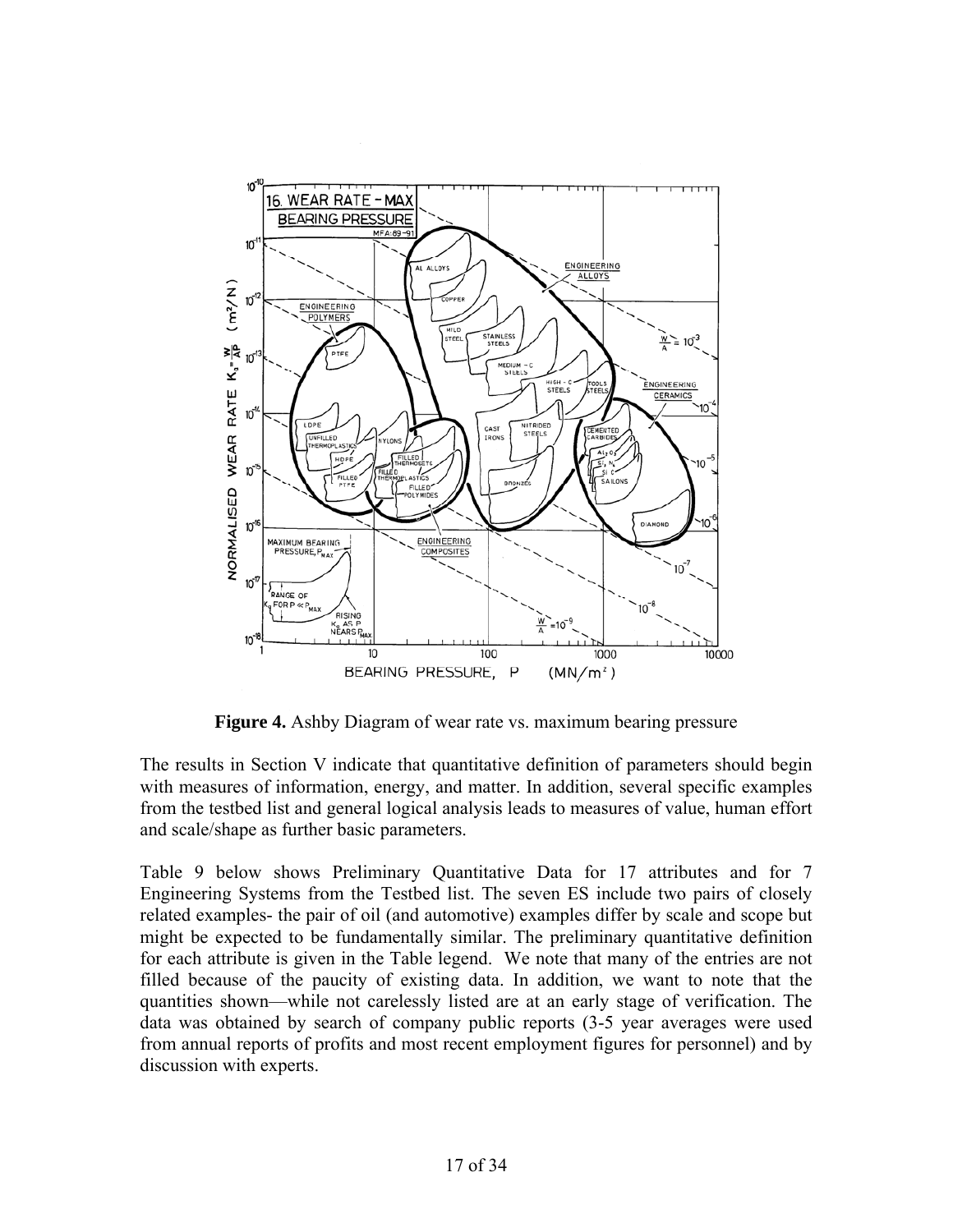**Table 9.** Preliminary Quantitative Data for Selected Attributes of Engineering Systems

|                   | <b>Engineering Systems</b>         |                             |                                         |                                                                                                      |                                                      |                                                                         |                                                                |                                                                        |                                                                                                                           |
|-------------------|------------------------------------|-----------------------------|-----------------------------------------|------------------------------------------------------------------------------------------------------|------------------------------------------------------|-------------------------------------------------------------------------|----------------------------------------------------------------|------------------------------------------------------------------------|---------------------------------------------------------------------------------------------------------------------------|
|                   | <b>System</b><br><b>Attributes</b> | <b>Units</b>                | eBay<br><b>Trading</b><br><b>System</b> | Federal<br><b>Express</b><br><b>North</b><br>American<br>Package<br><b>Delivery</b><br><b>System</b> | <b>Iridium</b><br>Communication<br><b>Satellites</b> | <b>Wixom</b><br>(Ford<br><b>Automotive</b><br><b>Assembly</b><br>Plant) | <b>Baytown</b><br>(Exxon-<br><b>Mobil</b><br><b>Refinery</b> ) | <b>Toyota</b><br><b>Automotive</b><br><b>Products</b><br><b>System</b> | Exxon-<br><b>Mobil Fossil</b><br><b>Fuel</b><br><b>Extraction,</b><br>Refining, &<br><b>Distribution</b><br><b>System</b> |
|                   | Mass Flow                          | kg/day                      | $\sim 0$                                | $4x10^6$                                                                                             | $\sim 0$                                             | $2x10^6$                                                                | $7x10^7$                                                       | $2x10^7$                                                               | $1.5x10^{9}$                                                                                                              |
| <b>Attributes</b> | Mass<br>Displacement               | kg·meters/<br>day           | $\sim 0$                                | <b>TBD</b>                                                                                           | $\sim 0$                                             | $2x10^4$                                                                | $7x10^{10}$                                                    | $2x10^{10}$                                                            | $1.5x10^{12}$                                                                                                             |
|                   | <b>Energy Flow</b>                 | btu/day                     | $\sim 0$                                | $\sim 0$                                                                                             | $\sim 0$                                             | $5x10^3$                                                                | $2x10^7$                                                       | $3x10^5$                                                               | $5x10^8$                                                                                                                  |
|                   | Information<br>Flow                | bits/day                    | 10 <sup>7</sup>                         | $2x10^9$                                                                                             | $7x10^{13}$                                          | $\sim 0$                                                                | $\sim 0$                                                       | $2x10^{11}$                                                            | $\sim 0$                                                                                                                  |
| Dynamic           | Information<br>Transmitted         |                             | $10^{12}$                               |                                                                                                      |                                                      |                                                                         |                                                                |                                                                        |                                                                                                                           |
|                   | Information<br>Used                | bits/day                    | <b>TBD</b>                              | <b>TBD</b>                                                                                           | <b>TBD</b>                                           | <b>TBD</b>                                                              | <b>TBD</b>                                                     | <b>TBD</b>                                                             | <b>TBD</b>                                                                                                                |
|                   | Value Added                        | $\frac{\text{d}}{\text{d}}$ | $1.6x10^5$                              | $3x10^6$                                                                                             |                                                      | $2x10^6$                                                                | $2x10^6$                                                       | $1.4x10^{7}$                                                           | 4.5x10'                                                                                                                   |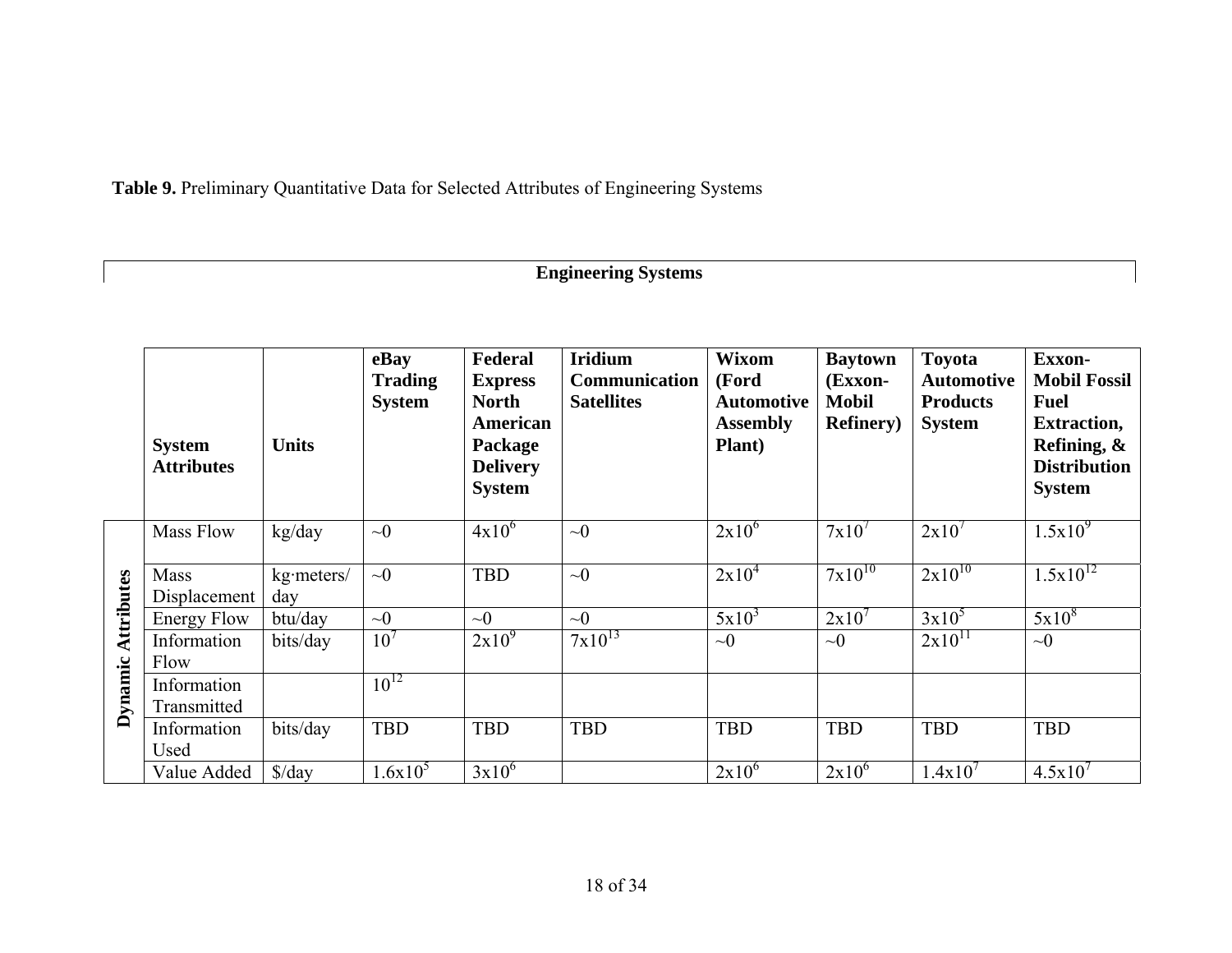|                          | <b>System</b><br><b>Attributes</b> | <b>Units</b>         | eBay<br><b>Trading</b><br><b>System</b> | Federal<br><b>Express</b><br><b>North</b><br>American<br>Package<br><b>Delivery</b><br><b>System</b> | <b>Iridium</b><br>Communication<br><b>Satellites</b> | <b>Wixom</b><br>(Ford<br><b>Automotive</b><br><b>Assembly</b><br>Plant) | <b>Baytown</b><br>(Exxon-<br><b>Mobil</b><br><b>Refinery</b> ) | <b>Toyota</b><br><b>Automotive</b><br><b>Products</b><br><b>System</b> | Exxon-<br><b>Mobil Fossil</b><br><b>Fuel</b><br><b>Extraction,</b><br>Refining, &<br><b>Distribution</b><br><b>System</b> |
|--------------------------|------------------------------------|----------------------|-----------------------------------------|------------------------------------------------------------------------------------------------------|------------------------------------------------------|-------------------------------------------------------------------------|----------------------------------------------------------------|------------------------------------------------------------------------|---------------------------------------------------------------------------------------------------------------------------|
|                          | Human<br>Effort                    | person-<br>hours/day | $1.3x10^{4}$                            | $2x10^5$                                                                                             | $3x\overline{10^4}$                                  | 4x10 <sup>4</sup>                                                       | 2x10 <sup>4</sup>                                              | $10^{6}$                                                               | $8x10^5$                                                                                                                  |
|                          | Idea Creation                      | R&D\$/day            | $1x10^5$ /day                           | 10 <sup>3</sup>                                                                                      | $10^{4}$                                             | $10^{2}$                                                                | $10^{2}$                                                       | 10 <sup>7</sup>                                                        | $3x10^6$                                                                                                                  |
|                          | Cost to Build                      | $\mathbb{S}$         | $7.5x10^7$                              | 10 <sup>9</sup>                                                                                      | $5.5x10^{9}$                                         | 10 <sup>9</sup>                                                         | 10 <sup>9</sup>                                                | $3x10^{10}$                                                            | $5x10^{10}$                                                                                                               |
|                          | Engineering<br>Cost                | $\mathbb{S}$         | 6x10'                                   |                                                                                                      | 10 <sup>9</sup>                                      | $2x10^7$                                                                | 10 <sup>8</sup>                                                | $10^{10}$                                                              | $7x10^9$                                                                                                                  |
|                          | <b>System Scale</b>                | meters               | $2x10^7$                                | $5.10^{6}$                                                                                           | $2x10^7$                                             | $10^{3}$                                                                | $10^{3}$                                                       | $2x10^7$                                                               | $2x10^7$                                                                                                                  |
| <b>Static Attributes</b> | Boundary<br>Length                 | meters               | $3x10^2$                                |                                                                                                      |                                                      | $3x10^3$                                                                | $4x10^3$                                                       | $2x10^5$                                                               | $3x10^5$                                                                                                                  |
|                          | Boundary<br>Area                   | meters <sup>2</sup>  | $7x10^4$                                |                                                                                                      |                                                      | 10 <sup>5</sup>                                                         | 10 <sup>5</sup>                                                | 10 <sup>7</sup>                                                        | $8x10^6$                                                                                                                  |
|                          | Enclosed                           | meters <sup>3</sup>  | $5.10^{5}$                              |                                                                                                      |                                                      | $10^{6}$                                                                | $2x10^6$                                                       | $10^{8}$                                                               | 2x10 <sup>8</sup>                                                                                                         |
|                          | Volume                             |                      |                                         |                                                                                                      |                                                      |                                                                         |                                                                |                                                                        |                                                                                                                           |
|                          | Technical<br>Complexity            |                      | $10^{8}/1$                              | $10^{7}/3$                                                                                           | <b>TBD</b>                                           | $10^5/1$                                                                | $10^{6}/3$                                                     | $10^{13}/2$                                                            | $10^{12}/5$                                                                                                               |
|                          | Human<br>Complexity                |                      | $10^{4}/10$                             | $5x\overline{10^4/1}$                                                                                | <b>TBD</b>                                           | $2x10^{3}/1$                                                            | $10^3/1$                                                       | $10^{4}/3$                                                             | $10^3/10$                                                                                                                 |

**Table 9 (Continued)**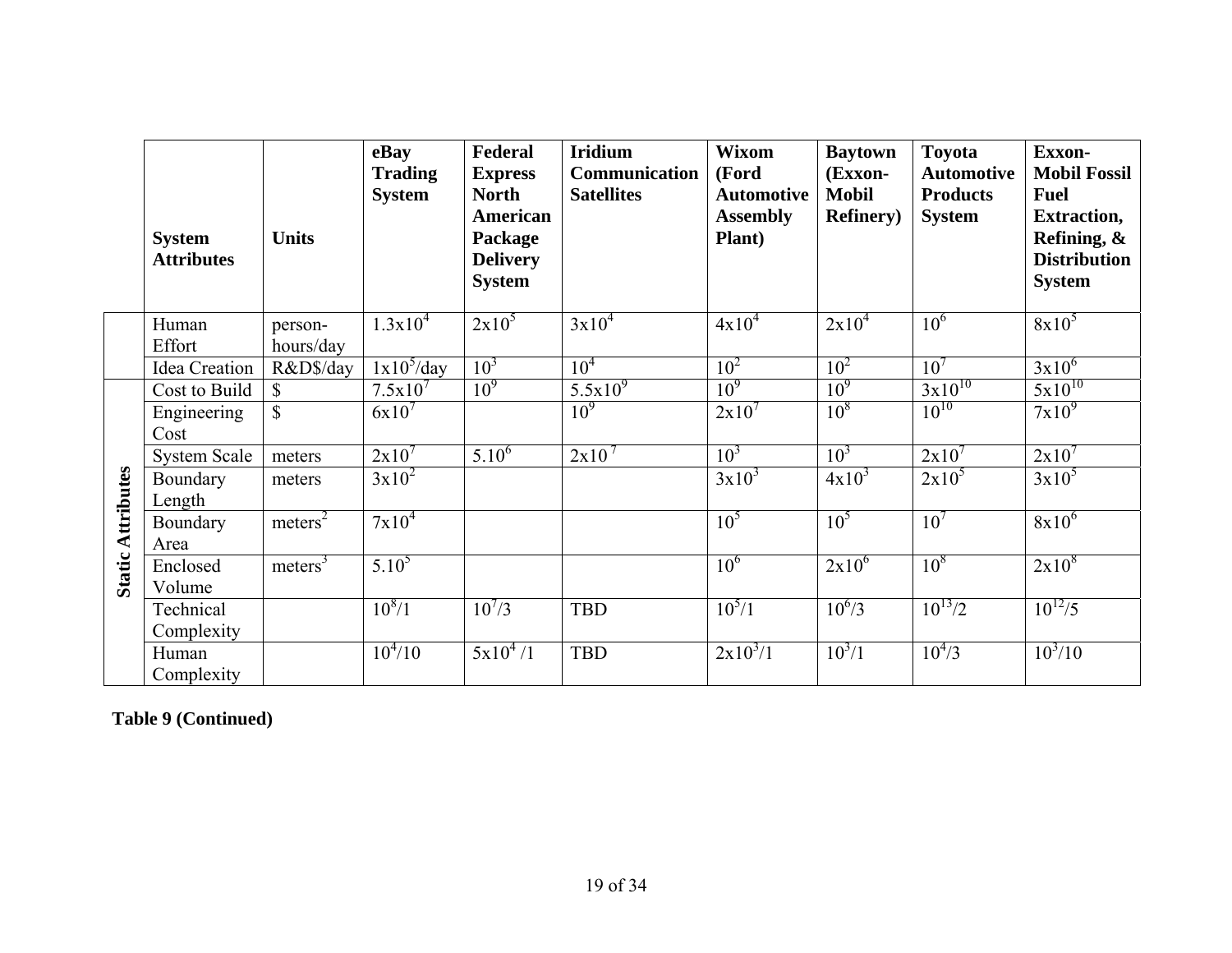## **Legend for Table 9:**

**Mass Flow.** Weight of system output per day.

**Mass Displacement.** Pounds moved by system times average distance moved.

**Energy Flow.** Energy available for further use embodied in output.

**Information Flow.** Information content of output.

**Information Transmitted.** Information transmission for or by the system.

**Information Used.** Information transmitted and used in internal system decisions; i.e., by people "paid" by system elements no customers or users. .

**Value Added.** Revenue from output minus cost of operating the system.

**Human Effort.** All human work done by the system (not customers/users).

**Idea Creation.** Surrogate is 10K R&D spending per day.

**Cost to Build.** Approximate replacement cost for system if built new.

**Engineering Cost.** Approximate engineering cost to design replacement.

**System Scale.** Maximum distance between any two system elements.

**Boundary Length.** Minimum physical distance needed to enclose all system elements.

**Boundary Area.** Minimum physical area needed to enclose all system elements.

**Enclosed Volume.** Minimum physical volume needed to enclose all system elements.

**Technical Complexity.** Surrogate is A/B, where A is the number of artifacts, processes or algorithm elements in the largest system and B is the number of systems within 3 O(M) of largest system.

**Human Complexity.** Surrogate is A/B, where A is the number of personnel in the largest organization in the system, and B is the number of organizations within three  $O(M)$  of the largest organizations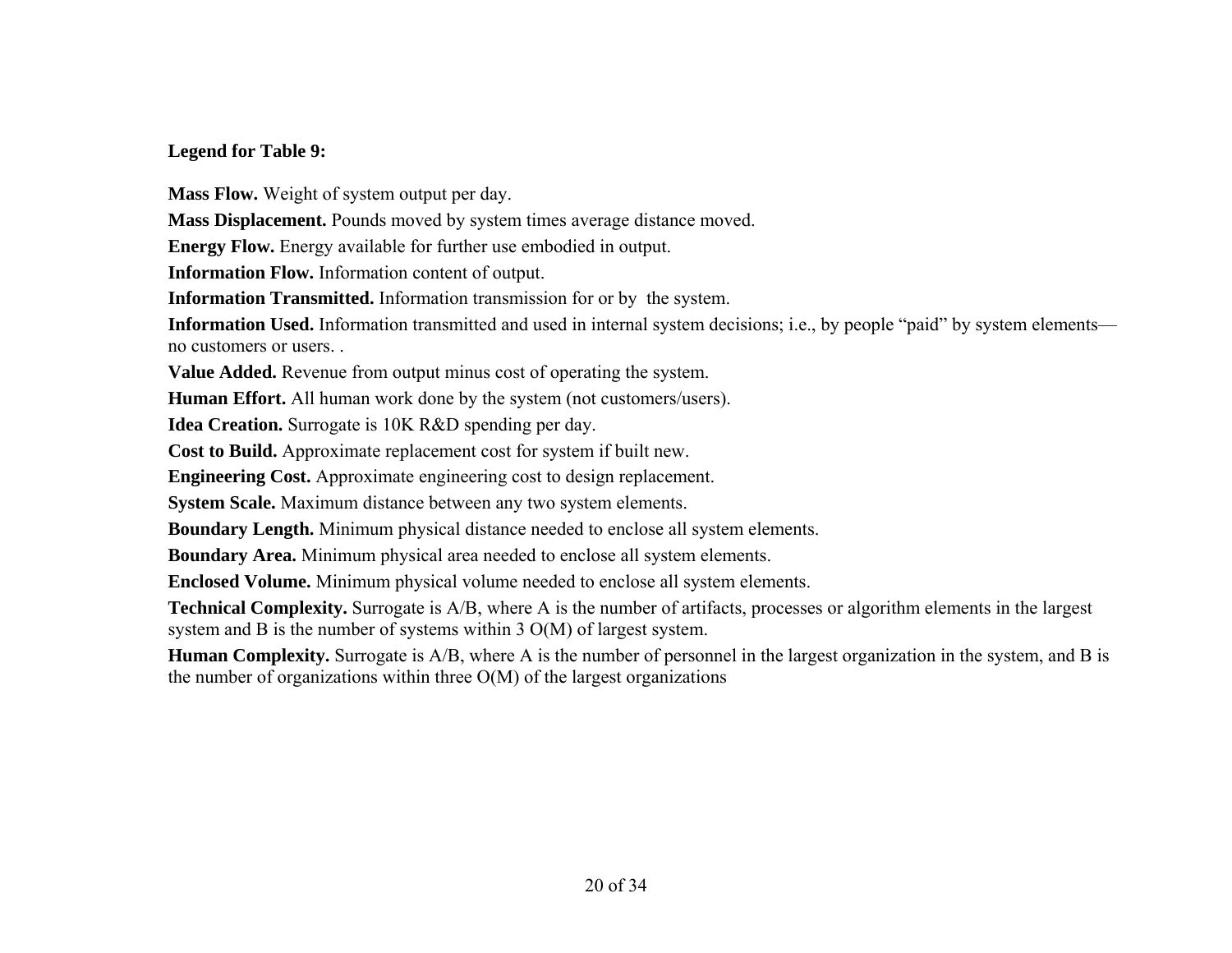At this early stage of development, it is noted that the attributes differ by many orders of magnitude between the various entries. This is similar to the case for the properties of materials studied by Ashby. We thus will also use log-log plots. In order to do this, we arbitrarily set the small (shown in Table 9 as  $\sim$ 0) values to 1 for all dimensions since these small quantities are the least available and most subject to error.

Figures 5 and 6 show two of our "pilot-plots". Figure 5 simply shows the value added (~profit) plotted against the information flow. We see that the data does fall into three groupings which we have labeled A, B, and C. This simply differentiates the profitablelow information oil ES (grouping A) from the low profit, information flow intense Iridium (grouping C) and both from all of the intermediate-information intense ES (grouping B). It is clear that more entries would (probably) destroy the profit-information flow correlation but there might still be interesting differences among ES of different "information intensities".



**Figure 5.** Plot of value added versus information flow

The concept of mass, energy, information, and value intensity can also be examined by plotting ratios of parameters from Table 9. Figure 6 is one such diagram and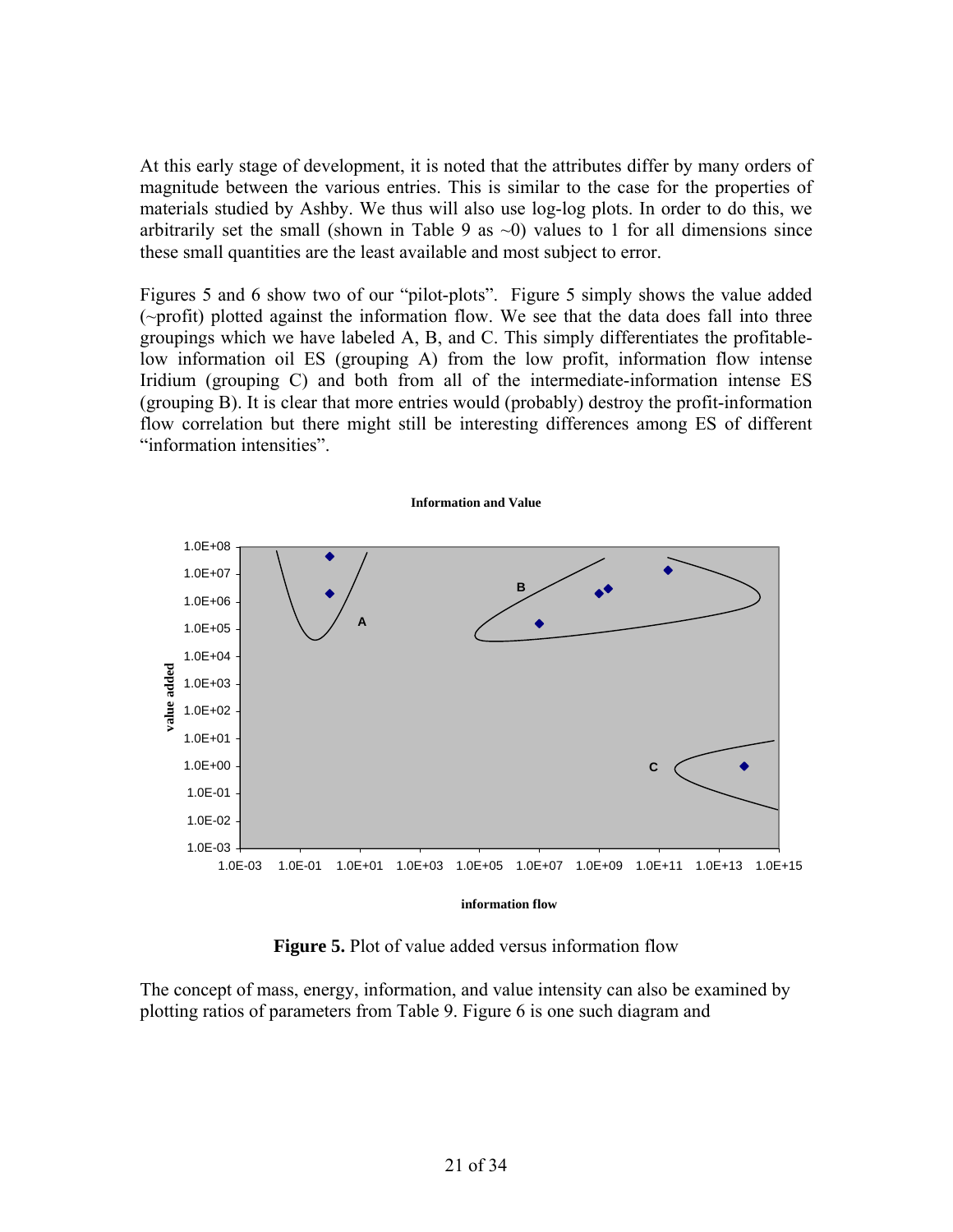### **Mass, energy, information**

<span id="page-21-0"></span>

**Figure 6.** Plot of mass flow/information flow versus mass flow/energy flow

shows a plot of the ratio of mass flow divided by information flow against the ratio of mass flow divided by energy flow. This diagram is also "analyzed" to show three different ES groupings which we have labeled D, E and F. It shows differentiation of the energy and mass intensive oil ES (Grouping D) from the information-intense eBay and Iridium ES (Grouping E) and from both the intermediate mass and information-intense ES (Grouping F where Federal Express is the very high mass flow to energy flow point).

Many other direct plots such as Figure 5 also show groupings of the ES. However, relatively simple explanations exist and it would be premature to conclude that this even indicates that our hypothesis is promising. For ratio diagrams such as Figure 6, we remain optimistic that the diagrams will be useful in differentiating and possibly in a meaningful way. For example Whitney [14] has pointed out potentially fundamental reasons that energy and information intense systems might have different architectures (more modular for information-intensive and more integral for energy-intensive). Moreover, high mass displacement correlates to transportation systems, which tend to have large enclosed volume to boundary area (high asperity). Thus, it seems possible that quantitative studies may help identify important characteristics of our systems with multiple functional types and even help guide design and protocol design efforts. With the small number of ES and the low data quality in our present set there is not really objective evidence to support the optimism, however, we recommend further research in this area.

## **VII. A Meta-Model and Classification of Engineering Systems**

Section VI is nonetheless suggestive that the relative intensity of information flow, value flow, energy flow and mass flow can possibly differentiate among ES in a meaningful way. Section V established that functional type was the most effective technical attribute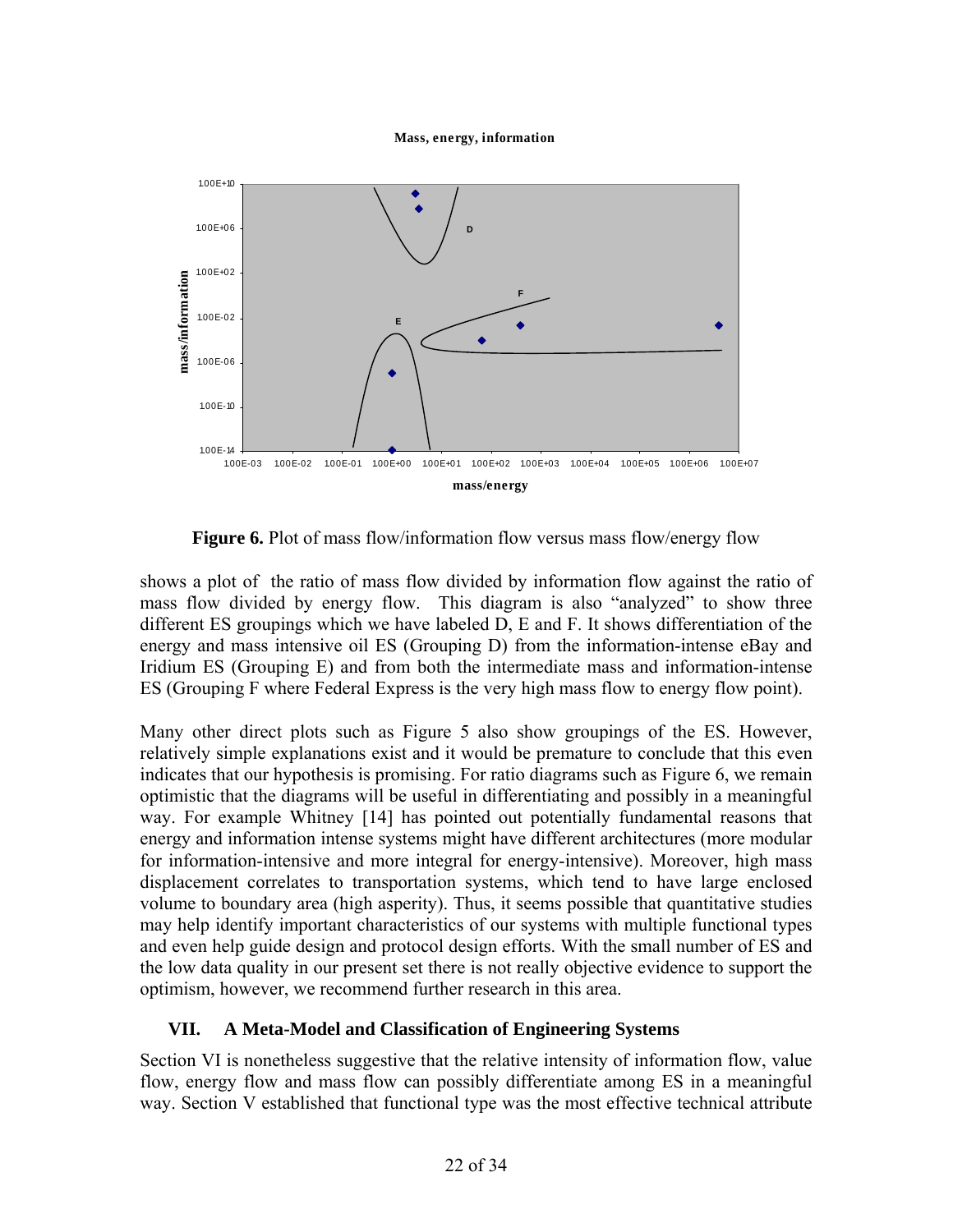and basic human wants the most effective context attribute (among those tested in this paper) for differentiation among the testbed ES. In this section we briefly consider a model that integrates these attributes and extends the functional type attribute.

The model starts by viewing the human needs listed in Table 6 as potentials, similar to electrical or gravitational potentials. These human needs can be an expression of individuals, groups of individuals or more generally organizations. Unsatisfied needs create potential differences that drive the flow of goods and services in our world. A more pragmatic view is that the operands are matter, energy, information and monetary value as a surrogate for "value". In this way one may envision the existence of a multilayered meta-network that comprises the entire engineered world, see Figure 7. The systems in this meta-network interact with natural systems in different ways (e.g. observation, obtaining natural resources, embedding natural systems as subsystems…)



**Figure 7:** Meta-Model for Engineering Systems Classification

In the figure above, the layers are labeled according to the type of operand that exists within the layer. M-Matter, E-Energy, I-Information, V-Value. This notion appears quite general, but it does provide a potential framework for description of a "System of Engineering Systems". Within each layer there are a finite number of types of systems, distinguished by the function they perform in the pursuit of the fulfillment of human wants and needs. The ultimate ambition is to find a complete set of functions, i.e. an essential set that is sufficient to describe any Engineering System. An initial attempt is made here.

- **Transformation Systems (***1***):** transform objects into new objects
- **Distribution Systems (***2***):** provide transportation, i.e. change the location of objects
- **Storage Systems (***3***):** act as buffers in the network and hold/house objects over time
- **Market Systems (4):** allow for the exchange of objects mainly via the Value layer
- **Control Systems (***5***):** seek to drive objects from some actual state to a desired state

Thus, a second dimension of classification is according to the type of operand that the Engineering System operates on (the layers in Figure 7). We refer to Dori's work [7,8] on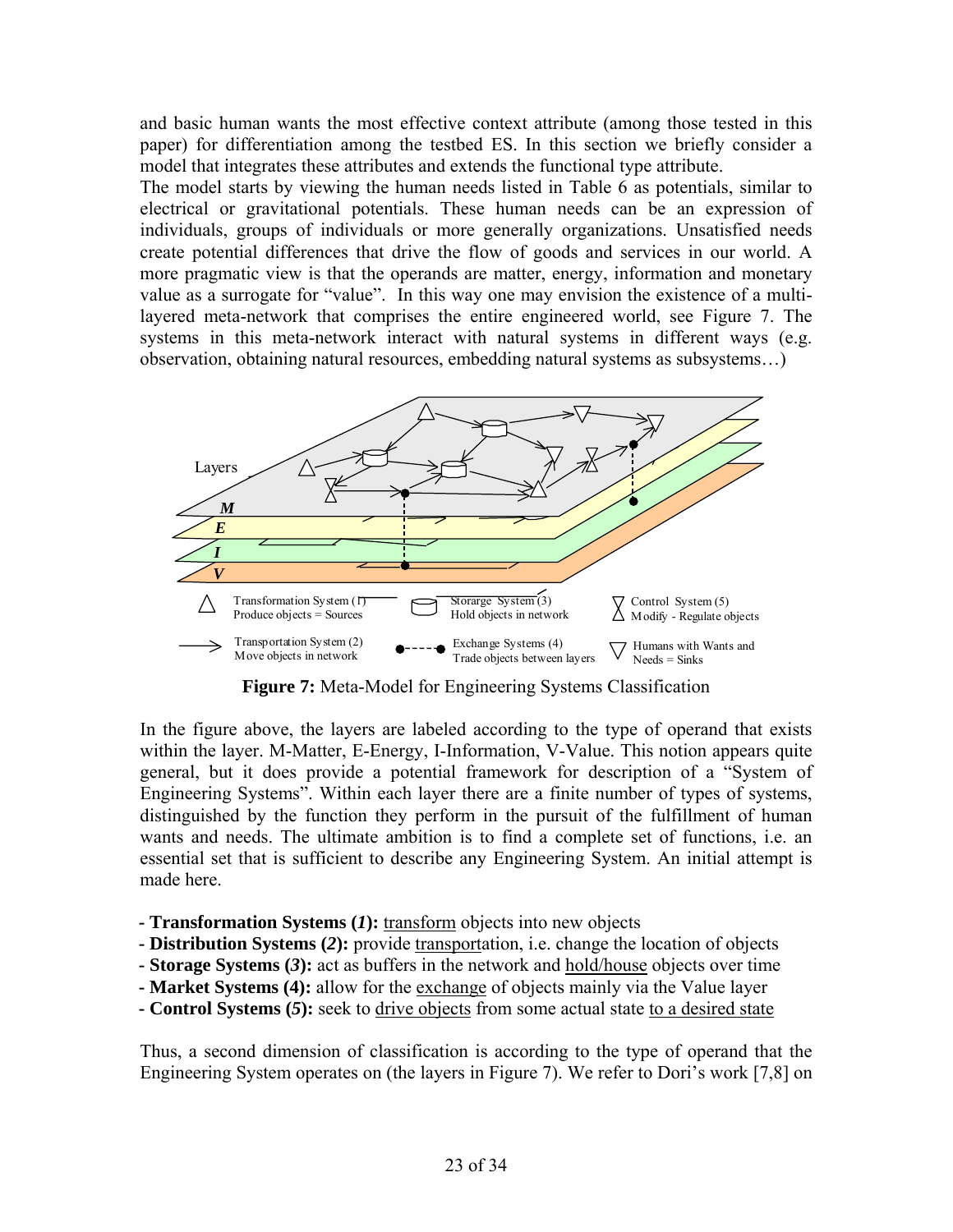Object Process Methodology for exact definitions of object, process, state and operand. Only the same type of operand can flow within one layer. We distinguish the following:

- **Matter (M)** physical objects, including organisms that exist unconditionally
- **Energy (E):** Stored work that can be used to power a process in the future
- **Information (I):** Anything that can be considered an informational object
- **Value (Monetary) (V):** Monetary and intrinsic value object used for exchange

This meta-model thus also effectively expands the classification scheme discussed above due to van Wyk, see Table 10. One may form an expanded 5 x 4 classification matrix. Below we attempt to classify selected systems from the testbed list (Table 1) by assigning them to a particular cell of this Engineering Systems Classification Matrix. The functions are described by dual verbs to avoid a very narrow interpretation based on natural language semantics.

| Table 10: Complex Systems Classification Matrix – The gray shaded area corresponds |
|------------------------------------------------------------------------------------|
| to original matrix according to van Wyk (Table 8).                                 |

| <b>Process/Operand</b> | <b>Matter</b> | <b>Energy</b>   | <b>Information</b> | Value             |
|------------------------|---------------|-----------------|--------------------|-------------------|
|                        | (M)           | (E)             | (I)                | (V)               |
|                        | Ford          | Pilgrim         | Cray 1             |                   |
| <b>Transform or</b>    | Automotive    | <b>Nuclear</b>  | Computer           | N/A               |
| Process $(1)$          | Plant         | Power Plant     | System             |                   |
|                        |               |                 |                    |                   |
|                        | FedEx         | <b>US Power</b> | Iridium            | Intl              |
| <b>Transport or</b>    | Package       | Grid System     | Satellite          | <b>Banking</b>    |
| Distribute (2)         | Delivery      |                 | Constellation      | System            |
|                        |               |                 |                    |                   |
|                        | Three         | Three           | <b>Boston</b>      | <b>Fleet Bank</b> |
| Store or               | Gorge Dam     | Gorge Dam       | Public             | Account           |
| House $(3)$            |               |                 | Library $(P)$      | System            |
|                        | eBay          | California      | Reuters            | <b>NASDAO</b>     |
| <b>Exchange or</b>     | Trading       | Energy          | <b>News</b>        | Trading           |
| Trade (4)              | System        | Market          | Agency             | System            |
|                        |               |                 |                    |                   |
| <b>Control or</b>      | MGH           | Atomic          | International      | <b>US</b> Federal |
| Regulate (5)           | Health Care   | Energy          | <b>Standards</b>   | Reserve           |
|                        | System        | Commission      | Organization       |                   |

The entries in the columns of the first row of Table 10 correspond to the primary operand classes that an Engineering System can operate on. An operand is the object that is being affected or that results from the primary process that is enabled by the Engineering System. Examples of operands for the four classes are:

| <b>Matter:</b>      | packages, vehicles, crude oil, animals, plants, water, memorabilia        |
|---------------------|---------------------------------------------------------------------------|
| <b>Energy:</b>      | potential, electrical, kinetic, thermal, nuclear                          |
| <b>Information:</b> | news reports, email, TV shows, voice conversations, books (content), bits |
| <b>Value:</b>       | stocks, bonds, cash, inventory, loans, credit, currencies, options        |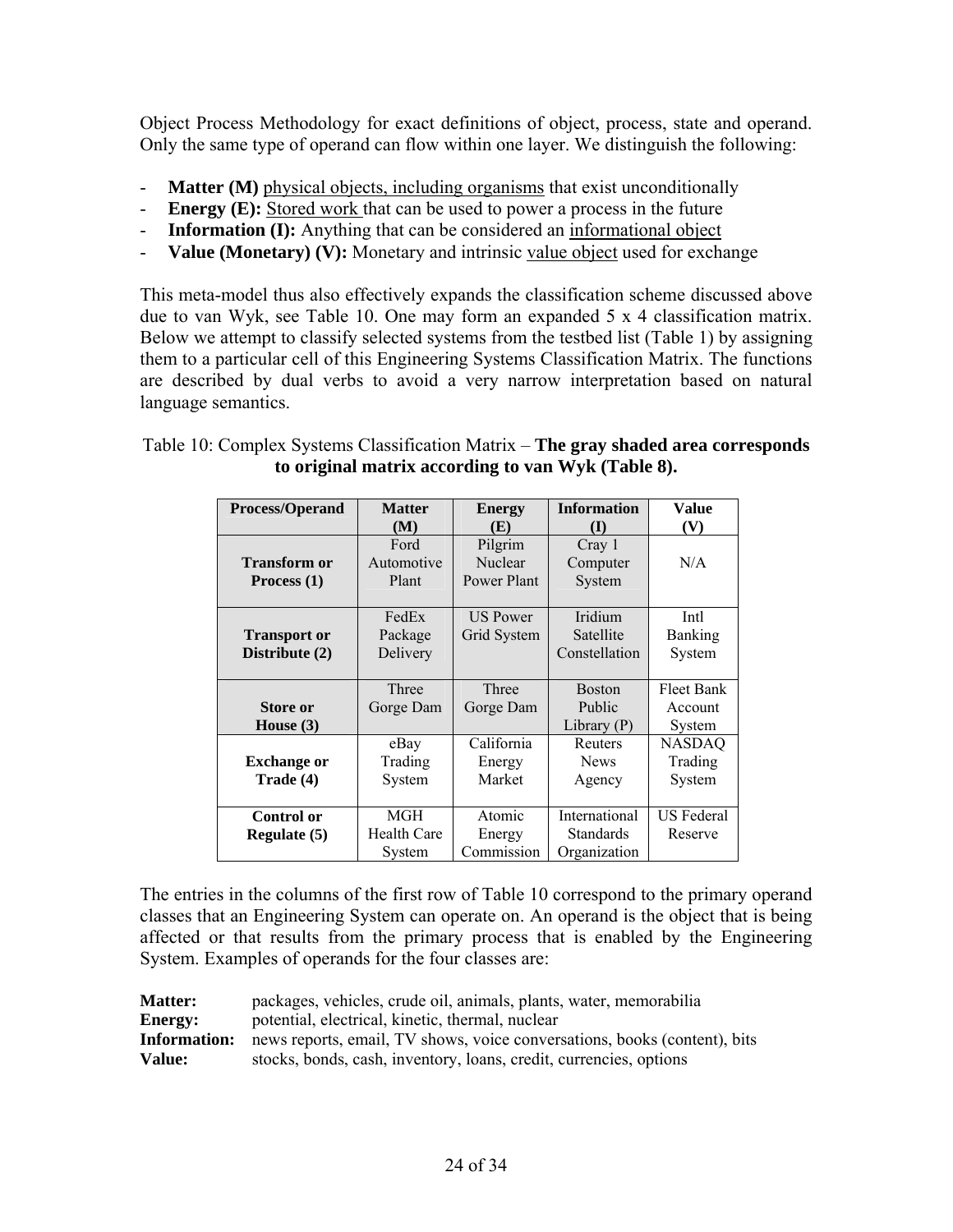Use of this expanded matrix introduces tighter definitions but more categories (20 vs. 9) than by following Table 8. Appendix A has 41 ES that are associated with a single functional type, 39 ES with two and 7 with three or more. As a test of the effect of introducing the new categories we categorized the ES in Appendix A by functional type using the classes shown in Table 10 (not shown in Appendix A). The result after this is 50 ES with a single technical type, 34 with two and only 3 with three or more. This occurs because some systems are more precisely defined by the expanded version (compare the GM accounting system in Appendix A with the single entry in Table 10). Of course, Table 10 shows that systems such as China's Three Gorge Dam are probably basically multi-functional.

A more focused discussion of the functions (processes) associated with Engineering Systems is appropriate at this point. The process is always the link between the Engineering System (ES) and the operand or resultee [8]. The fundamental processes for Engineering Systems are as follows:

#### **Transform or Process:** New object(s) (resultee) results Input Output from the transformation process, Transforming Objects Objects which is enabled by the ES. A  $1, 2, ..., n$ number *n* of input objects are completely consumed by the ES transformation. **Transport or Distribute:** ES only changes the spatial state Operand "location" of the existing  $Loc A$   $Loc B$ operand without intentionally changing it in other ways. Transporting  $ES$ **Store or House:** ES changes the temporal state Onerand "time" of the operand without  $T=T_0$   $(T=T_1)$ intentionally changing it in other ways. Storing or housing ensures that the operand is available for Storing ES. future processes. Housing **Exchange or Trade:** ES inverts the structural links or Owner 1 Owner<sub>2</sub> ownership rights between two owns A (owns B) owns B | owns A owners 1 and 2 and two (or more) objects A and B if the Exchanging value of both objects is perceived as being equal. Object A Object B ES **Control or Regulate:** The ES attempts to drive the Attribute Operand actual state of an attribute of the actual desired operand towards a desired state state state by sensing the actual state of the operand. Controlling **FS**

**Table 11:** Fundamental Processes (functions) of Engineering Systems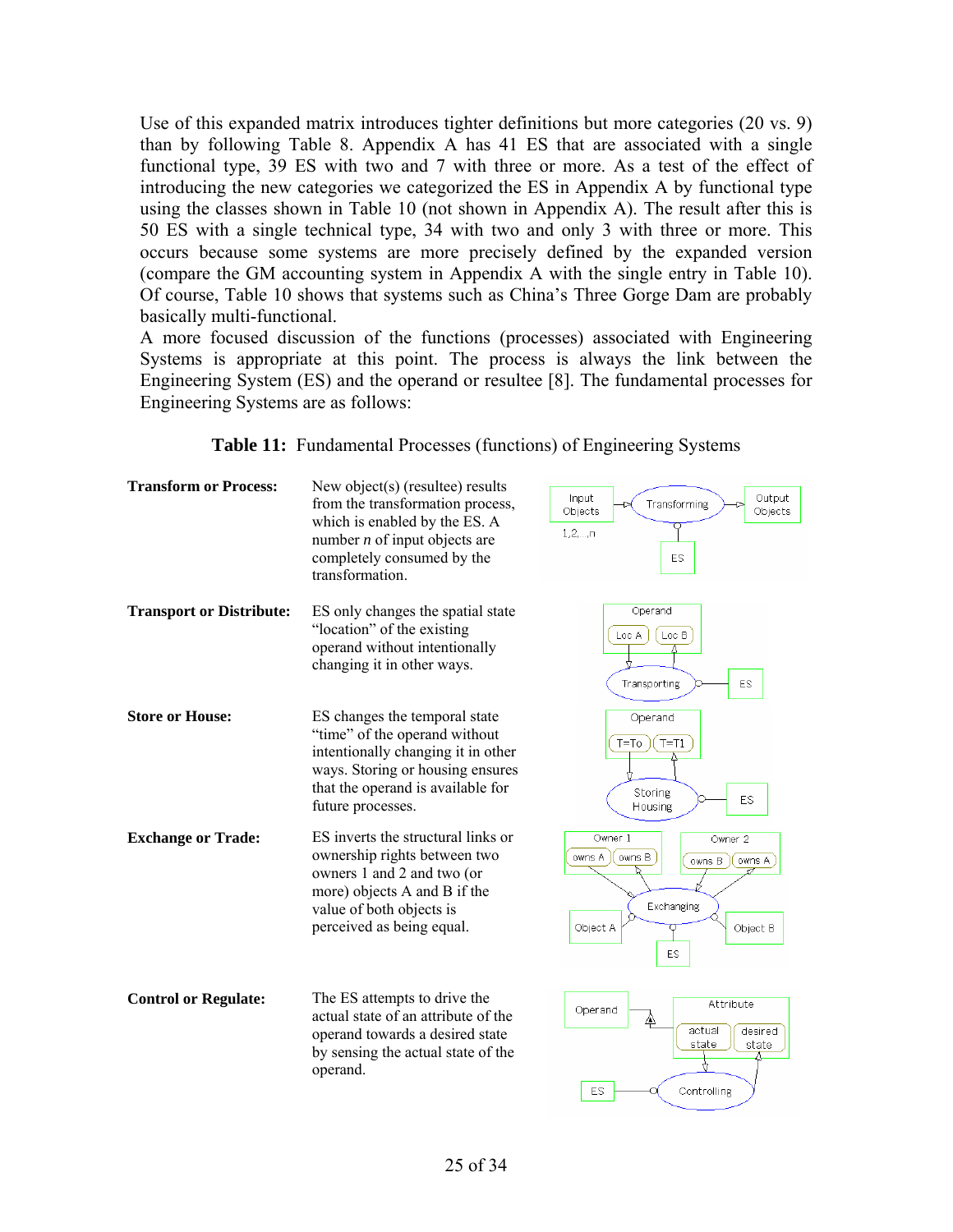<span id="page-25-0"></span>This object-process view of Engineering Systems immediately raises a number of questions. One is whether the set of proposed fundamental function is complete and unique. The examples in Table 10 seem to indicate the usefulness of the set, but cannot prove its exhaustiveness. This should be the subject of future research within ESD. Another valid question is how this rather theoretical view ties back to the fulfillment of human wants and needs? Each of the Engineering Systems has a particular purpose in the multi-layer network of Figure 7 and helps meet human wants and needs in concert with other Engineering Systems. Appendix B contains specific examples for some selected Engineering Systems.

Fundamentally this corresponds to a **functional classification** of Engineering Systems by specifying the layer in which they primarily operate as well as their function within that layer.

# **VIII. Challenges and Future Work**

This paper has reviewed a number of proposed classification schemes from the literature and has attempted to assess their applicability to a testbed list of Engineering Systems. We have augmented the proposed classification schemes where this seemed to add value. In order to move forward there appear to be a number of challenges that have to be addressed by the ESD community as a whole, which naturally lead to future work:

**Challenge 1:** *What subset of systems are Engineering Systems? Should we in ESD simply designate Engineering Systems to be equivalent to Engineering Systems of Interest to ESD?* 

While a definition of Engineering Systems has been proposed by an internal committee with faculty input, it is not clear whether there is clear consensus. The three attributes that make systems "Engineering Systems" are: human designed for a purpose, large scale, high degree of human and technical complexity. All of these criteria are in agreement with most of the ESD faculty input but the comments were not unanimous. These attributes can be used as a filter to find the subset that we call "Engineering Systems". This filter does not have to be rigid, but only once such a subset of systems emerges can we think about consensus on classification schemes and ultimately the formation of a new discipline.

# **Challenge 2:** *What are significant system attributes?*

This paper has shown that classification of Engineering Systems only makes sense if we consider specific system attributes. There are many more attributes of systems than were discussed in this paper. Work will have to be done to see if any other attributes of Engineering Systems are considered to be important. A logical area for fruitful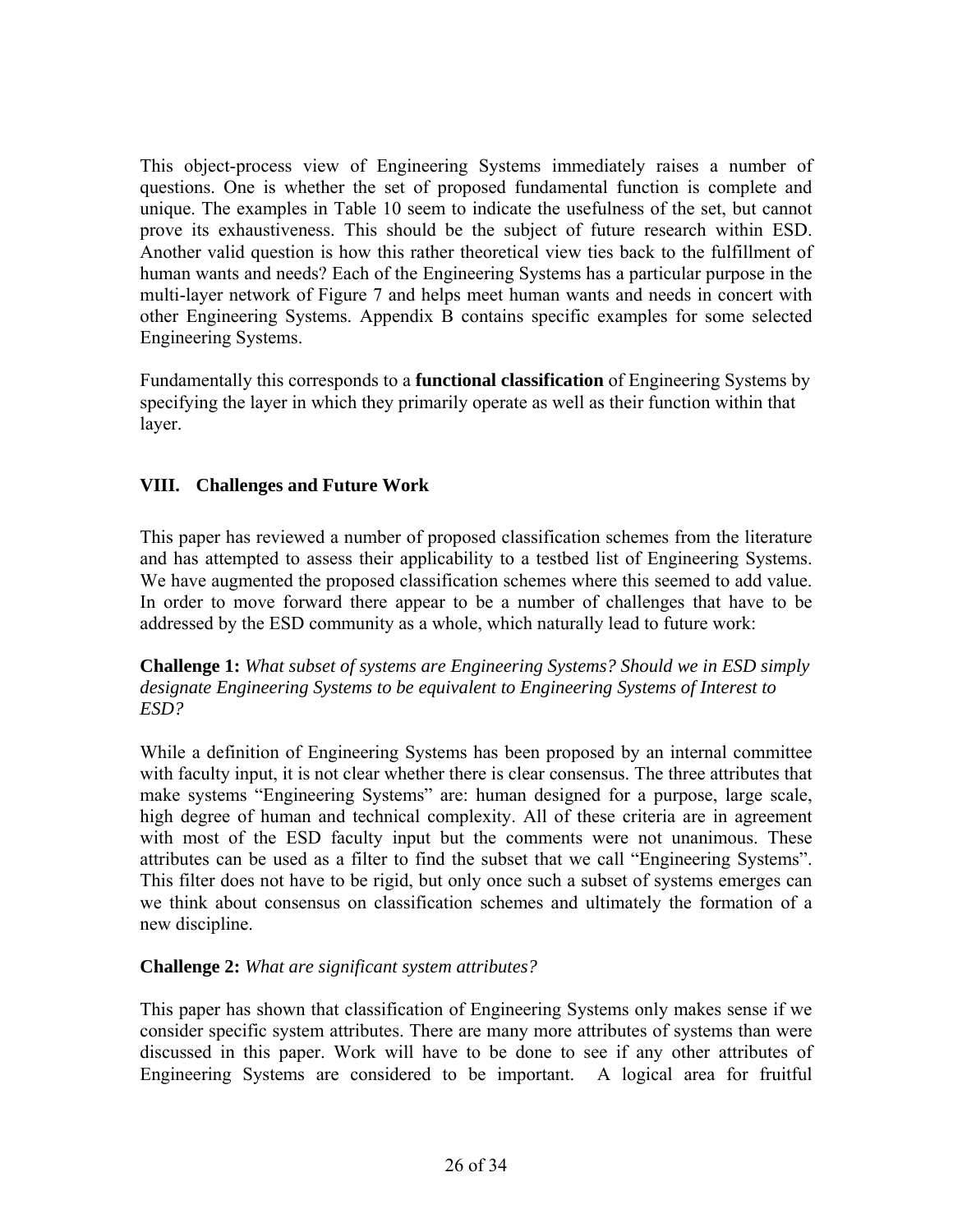interaction would be economic classification schemes such as standard industrial classification (SIC).

### **Challenge 3:** *Quantitative Systems Analysis*

In order to see whether the postulated classifications of Engineering Systems according to Sections V and VII are valid, they have to be corroborated by a quantitative study of systems attributes. This validation has occurred for all successful classification schemes. Mendeleyev measured atomic masses and counted valence electrons, Linnaeus measured animal sizes, catalogued their anatomical features and assembled them into species, Ashby tabulated material properties such as density, elastic modulus etc… based on extensive tests. Although we began this task in Section VI, it is obvious that further quantitative work is needed on Engineering Systems attributes as well as the attributes of their operands related to the fulfillment of human wants and needs. Only such rigorous work will prove or disprove the value of proposed classification schemes.

### **Challenge 4:** *Meta-Model Refinement*

The meta-model idea of multiple matter, energy, information, and value networks intertwined appears promising, but is only weakly defined at this point. In a typical network potential differences (supply and demand in economics) drive the flow quantities from sources to sinks via nodes and arcs. A holistic and quantitative description of these networks, embedding information from the quantitative systems analysis, would be desirable. Particular emphasis should be on understanding phenomena such as equilibrium, aggregation and instability in such a meta-network. While it is clear how the flow of goods can be modeled in such networks, it is much more difficult to conceptualize a "flow of services".

### **Acknowledgments**

The authors would like to acknowledge the help of all colleagues within ESD that have contributed to this paper with their comments and inputs to the testbed list. Sameera Ponda, an undergraduate student in Aeronautics and Astronautics, assisted in obtaining some of the quantitative data in Section VI.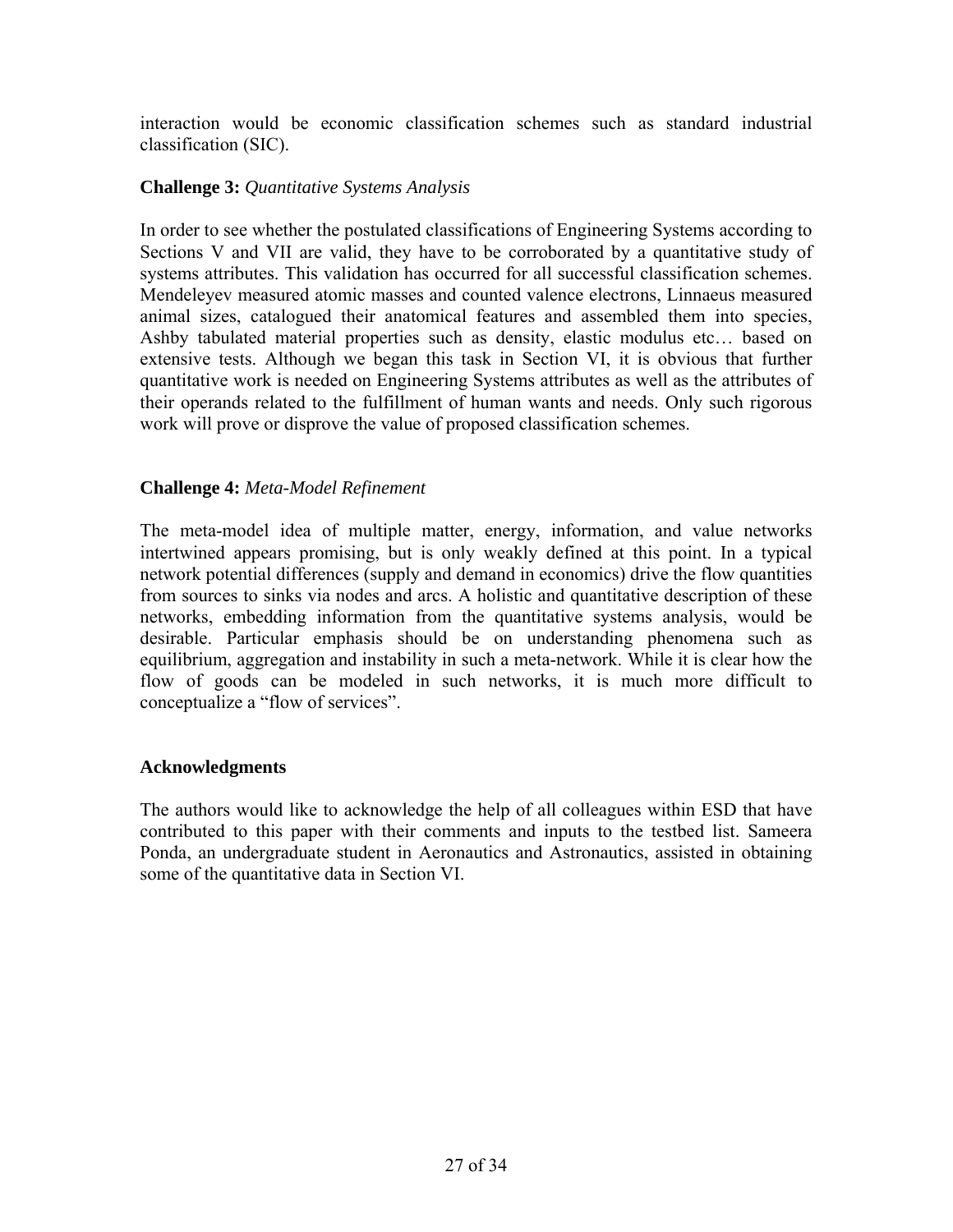### <span id="page-27-0"></span>**References**

- [1] M. F. Ashby and D. R. H. Jones, Engineering Materials, Part 1 and 2, Pergamon Press, Oxford, 1980, 1986.
- [2] W.R. Ashby, An Introduction to Cybernetics, London, 1963
- [3] L. von Bertalanffy, General System Theory, George Braziller, Inc., New York, 1968
- [4] K. E. Boulding, The Organization Revolution: A Study in The Ethics of Economic Organization, Harper, New York, 1953.
- [5] K.E. Boulding, General Systems Theory The Skeleton of Science, in General Systems, Volume I, pp. 11-17, 1956
- [6] K.E. Boulding-Toward a General Theory of Growth, General Systems, I (1956a), pp. 66-75
- [7] Edward F. Crawley and Olivier L. de Weck, 16.882/ESD.34J course on System Architecture, MIT, Fall 2001
- [8] D. Dori, Object-Process-Methodology (OPM), Springer Verlag, Heidelberg, 2001
- [9] Engineering Systems Division, Terms and Definitions, Paper in this volume by the "Symposium committee-Appendix I", May 2002
- [10] V. Hubka and W. E. Eder, Theory of Technical Systems, Springer-Verlag, Berlin, 1988.
- [11] R. Haberfellner, P. Nagel, M. Becker, Büchel, von Massow, Daenzer and Huber "Systems Engineering- Methodik und Praxis ", Verlag Industrielle Organisation, Zürich, 1992
- [12] G. Pahl and W. Beitz, Engineering Design A systematic Approach,  $2^{nd}$  Edition, Spinger,1996
- [13] Henry M. Paynter, "Analysis and Design of Engineering Systems", Class Notes for M.I.T. Course 2.751, M.I.T. Press, 1960
- [14] D.H. Whitney, "Why Mechanical Design Cannot Be Like VLSI Design", MIT website: [http://web.mit.edu/ctpid/www/Whitney/papers.html#P1,](http://web.mit.edu/ctpid/www/Whitney/papers.html#P1) 1996
- [15] Rias J.van Wyk, "Panamoric Scanning and the Technological Environment" Technovation, 2(2) 1984, p121
- [16] Rias J.van Wyk, "A Standard Framework for Product Protocols" van Wyk in T. Khalil(ed), Management of Technology, Geneva 1988, pp.93-99
- [17] Rias J. van Wyk, Massachusetts Institute of Technology, "Management of Technology: new frameworks", Technovation, 7 (1988) p. 341-351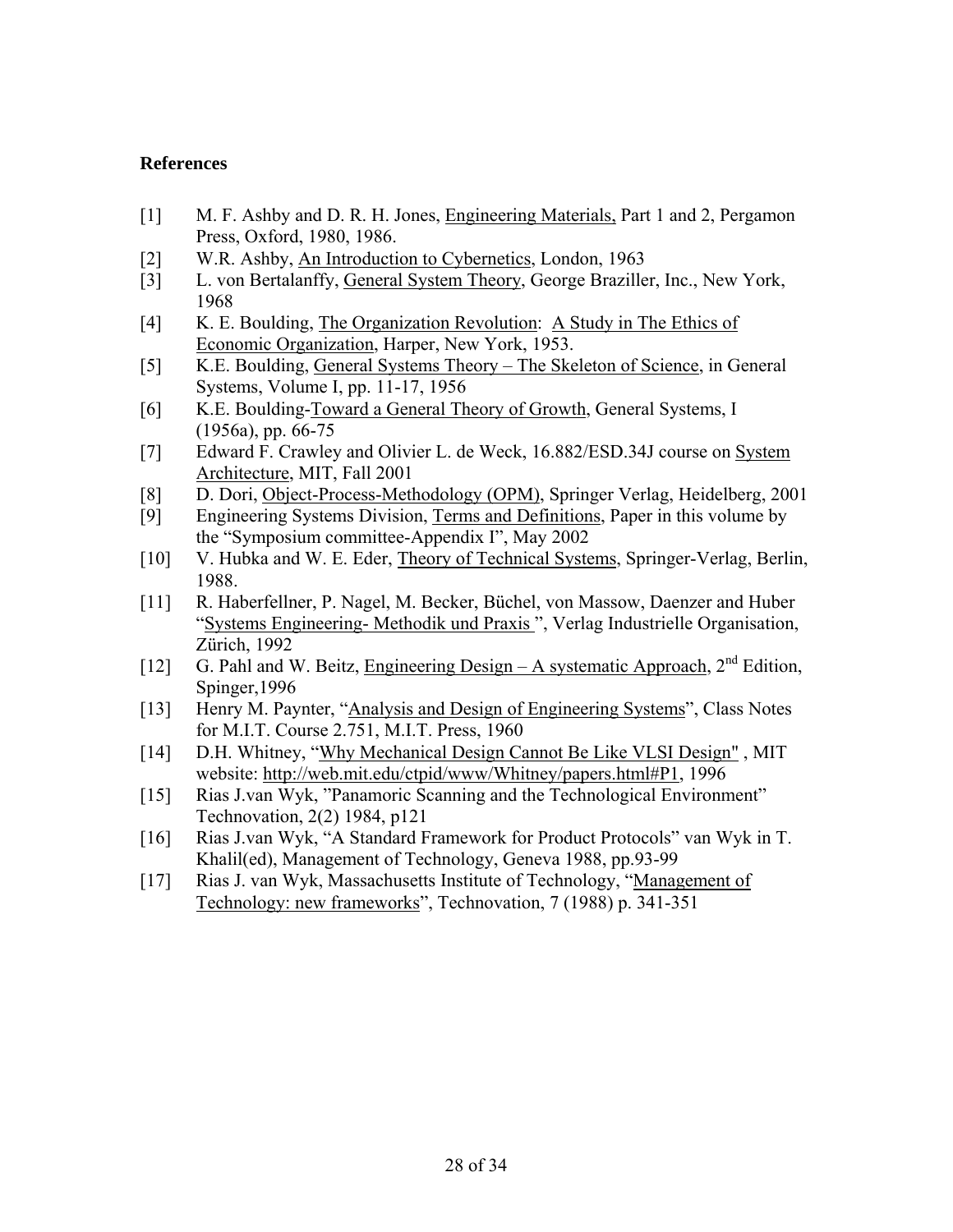# <span id="page-28-0"></span>**Appendix A**

Engineering Systems Grouped According to Basic Human Wants (assessed according to the qualitative Attributes in Table 3).

| <b>Attributes</b>                                                     | <b>Functional</b><br><b>Types</b> | Owner       | <b>Economy</b><br>branch |
|-----------------------------------------------------------------------|-----------------------------------|-------------|--------------------------|
| <b>Shelter</b>                                                        |                                   |             |                          |
| Tokyo Metropolitan Area                                               | <b>ALL</b>                        | <b>COMB</b> | All                      |
| <b>Plymouth Nuclear Power Plant</b>                                   | E1                                | <b>SFP</b>  | Energy<br>generation     |
| U.S. Power Grid System                                                | E2                                | <b>COMB</b> | Energy                   |
| Food                                                                  |                                   |             |                          |
| Hudson River Watershed Water Supply<br>System                         | M3,M2                             | <b>COMB</b> | Food, energy             |
| U.S. Agricultural Food Production and<br>Distribution System          | M1                                | <b>COMB</b> | Food                     |
| <b>Transportation</b>                                                 |                                   |             |                          |
| Airbus 318-321 Airplane Family<br>System                              | M1, I1                            | <b>SFP</b>  | Transportation           |
| Boeing Supply Chain System                                            | M1, I1                            | <b>MFP</b>  | Transportation           |
| Automotive Products and Plants of<br>Toyota Motor Company System      | M1, I1                            | <b>SFP</b>  | Transportation           |
| Big Dig (central Artery Project, Boston)                              | M2, M1                            | GOV         | Transportation           |
| Chinese "People" Air Transport System<br>(PRC)                        | M <sub>2</sub>                    | GOV         | Transportation           |
| General Motors Cost and Accounting<br>System                          | I1,I2,I3                          | <b>SFP</b>  | Transportation           |
| European Union Roadway System                                         | M <sub>2</sub>                    | <b>COMB</b> | Transportation           |
| FAA/IATA Certification System                                         | I <sub>1</sub>                    | GOV         | Transportation           |
| Ford XY Platform Products and Plants<br>System                        | M1                                | <b>SFP</b>  | Transportation           |
| Exxon Mobil Fossil Fuel Drilling,<br>Refining and Distribution System | E1,E2                             | <b>SFP</b>  | Transportation           |
| General Motors (GM) Supply Chain                                      | M1, I1                            | <b>SFP</b>  | Transportation           |
| Global Air Traffic Control System                                     | I1,I2,                            | GOV         | Transportation           |
| Global Air Transportation System                                      | M <sub>2</sub>                    | <b>COMB</b> | Transportation           |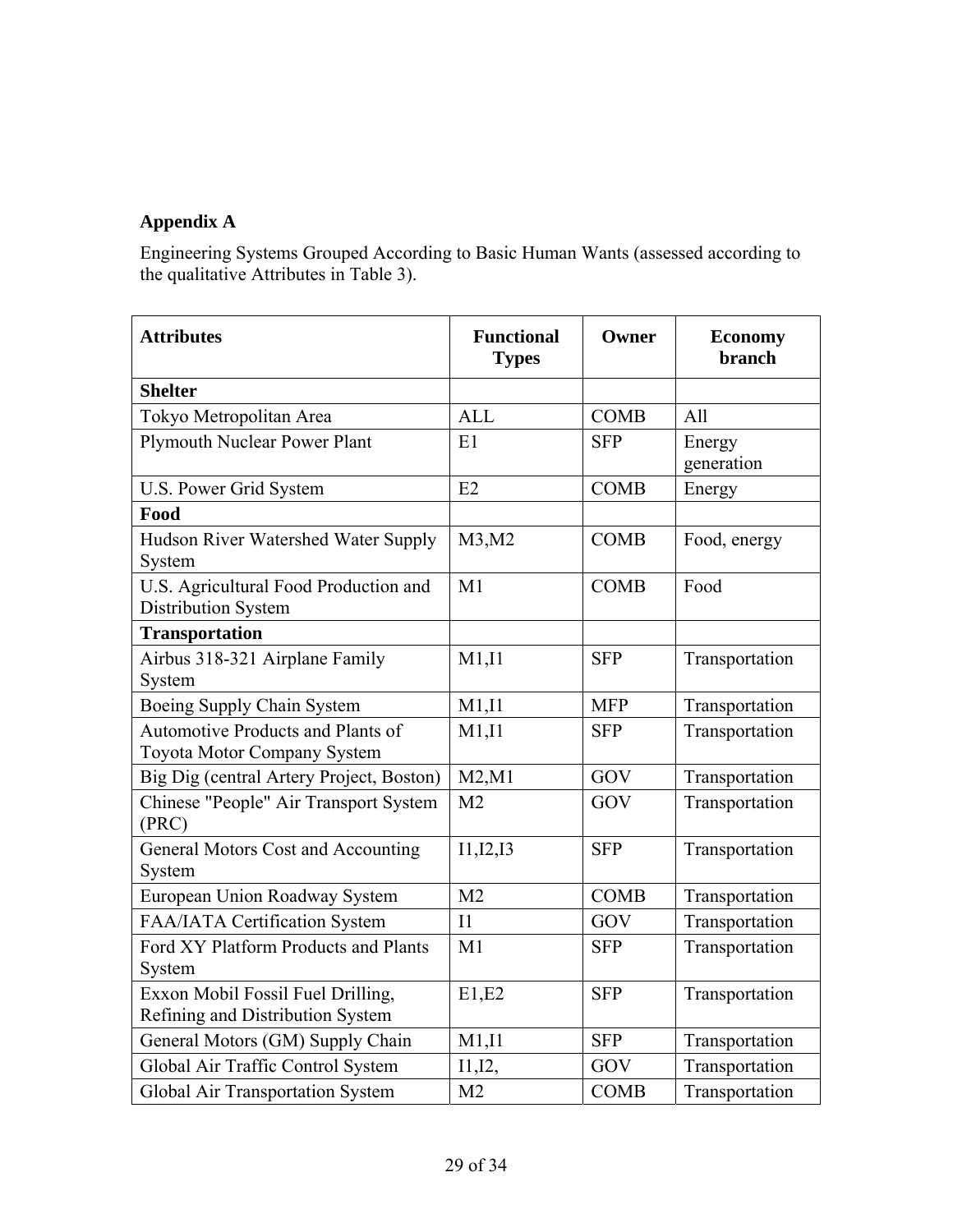| <b>Attributes</b>                                               | <b>Functional</b><br><b>Types</b> | Owner       | <b>Economy</b><br><b>branch</b> |
|-----------------------------------------------------------------|-----------------------------------|-------------|---------------------------------|
| Global Positioning System (GPS)                                 | I1,I2                             | GOV         | Transportation                  |
| Gotthard Transalpine Tunnel<br>(Switzerland) (P)                | M <sub>2</sub>                    | GOV         | Transportation                  |
| Mexico City Transportation System                               | M <sub>2</sub>                    | <b>COMB</b> | Transportation                  |
| New York City Subway System                                     | M <sub>2</sub>                    | GOV         | Transportation                  |
| Newark Airport                                                  | M2, M3                            | GOV         | Transportation                  |
| Pratt and Whitney XYZ Gas Turbine<br><b>Family System</b>       | E1                                | <b>SFP</b>  | Transportation                  |
| U.S. Aerospace Industry (as a system)                           | M1, I1                            | <b>COMB</b> | Transportation                  |
| Star Alliance (United, Lufthansa,<br>Singapore Airlines)        | M <sub>2</sub>                    | <b>MFP</b>  | Transportation                  |
| U.S. Air Traffic Control System                                 | I1,I2                             | GOV         | Transportation                  |
| Wixom (Ford) Automotive Assembly<br><b>Plant System</b>         | M1                                | <b>SFP</b>  | Transportation                  |
| <b>ZF XYZ Continuous Variable</b><br><b>Transmission System</b> | E1                                | <b>SFP</b>  | Transportation                  |
| Boeing-777 Aircraft System                                      | M1, I1                            | <b>SFP</b>  | Transportation                  |
| Baltimore Harbor (P)                                            | M2, M3                            | <b>MNFP</b> | Transportation                  |
| Communication                                                   |                                   |             |                                 |
| AOL instant messaging<br>community/communication system         | I2, I1,                           | <b>SFP</b>  | none                            |
| <b>AT&amp;T Telecommunication Network</b>                       | I2,                               | <b>SFP</b>  | none                            |
| Boston Globe Print Media System<br>(Newspapers, Magazines)      | I1,I2                             | <b>SFP</b>  | none                            |
| Geosynchronous Orbital (GEO) Belt<br>Satellite Systems          | I2                                | GOV         | none                            |
| Global Satellite Launching System                               | M <sub>2</sub>                    | <b>COMB</b> | none                            |
| Global Wireless Communication<br>System                         | 12                                | <b>COMB</b> | none                            |
| International Space Station (ISS)                               | I1,M3                             | GOV         | none                            |
| Global Internet                                                 | I2                                | <b>COMB</b> | none                            |
| Iridium Low Earth Orbit<br><b>Communication Constellations</b>  | I2                                | <b>MFP</b>  | none                            |
| Space Satellite Guidance and<br>Navigation System               | I2,I1,                            | GOV         | none                            |
| <b>Reuters Global News Distribution</b><br>Service              | I2,I1                             | <b>SFP</b>  | none                            |
| <b>Security</b>                                                 |                                   |             |                                 |
| <b>BOSTON Fire Alerting Prevention and</b>                      | 12                                | GOV         | none                            |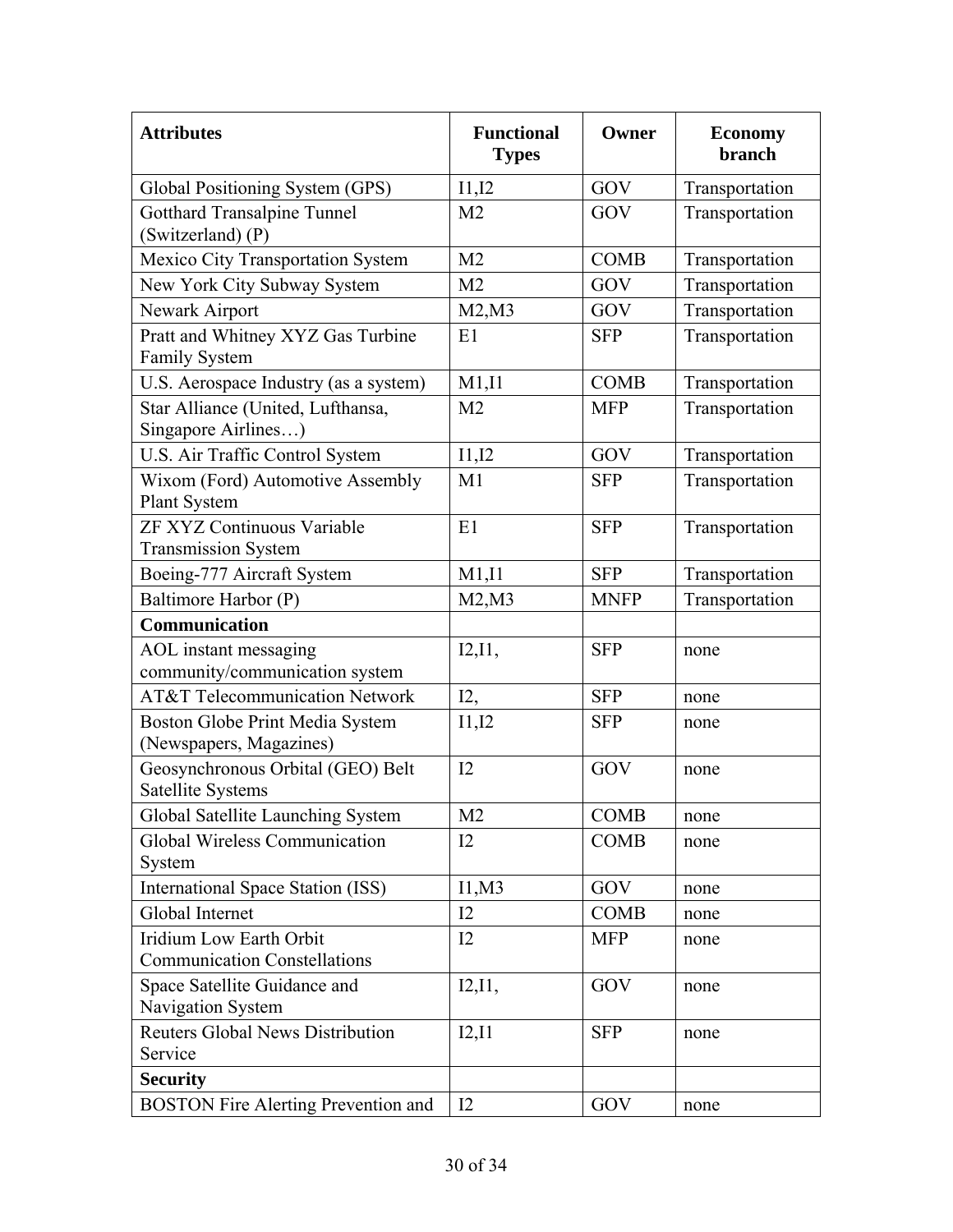| <b>Attributes</b>                                            | <b>Functional</b><br><b>Types</b> | Owner       | <b>Economy</b><br>branch |
|--------------------------------------------------------------|-----------------------------------|-------------|--------------------------|
| <b>Fighting System</b>                                       |                                   |             |                          |
| Department of Defense Acquisition<br>System (USA)            | I1,I3                             | GOV         | none                     |
| JSF System (Joint Strike Fighter)                            | I1,M1                             | <b>COMB</b> | none                     |
| Military Air Transport System                                | M2,                               | GOV         | none                     |
| National Defense System (Strategy,<br>Personnel, Hardware)   | I1,M1                             | GOV         | none                     |
| NYPD security system $(P)$                                   | I2,I1                             | GOV         | none                     |
| U.S. Aerospace Industry (as a system)                        | I1,M1                             | <b>COMB</b> | none                     |
| U.S. Navy XYZ Aircraft Carrier Battle<br>Group               | M <sub>2</sub>                    | GOV         | none                     |
| XY Rocket Engine Product Verification<br>(Test) Systems      | $\mathbf{I}$                      | GOV         | none                     |
| <b>Health and Longevity</b>                                  |                                   |             |                          |
| <b>CVS Computerized Drug Store Chain</b><br>(T,P)            | M2, M1, I2, I3,                   | <b>SFP</b>  | medicine                 |
| Health Care System of France                                 | I2,I1,M1,                         | GOV         | medicine                 |
| Human genome project                                         | I <sub>1</sub>                    | <b>COMB</b> | medicine                 |
| MGH health care system                                       | I2,I1,M1                          | <b>SNFP</b> | medicine                 |
| U.S. Social Security System                                  | I3, I1, I2                        | GOV         | medicine                 |
| Synthes-Norian Bone Surgery System<br>(P)                    | I1,M1                             | <b>SFP</b>  | medicine                 |
| U.S. Government OSHA Systems                                 | I1,I2                             | GOV         | medicine                 |
| U.S. Government Environmental<br><b>Regulatory System</b>    | I1,I2                             | GOV         | medicine                 |
| <b>Education</b>                                             |                                   |             |                          |
| <b>MIT Facilities System</b>                                 | E1, E2, I2                        | <b>SNFP</b> | none                     |
| <b>MIT Information Technology System</b><br>(incl. Athena)   | I2,I1                             | <b>SNFP</b> | none                     |
| Social, etc.                                                 |                                   |             |                          |
| South Pole International Research<br><b>Station</b>          | I1,M3                             | GOV         | none                     |
| <b>Synchrotron (Quantum Physics)</b><br>Experimental System) | I <sub>1</sub>                    | GOV         | none                     |
| <b>Multiple Human Wants</b>                                  |                                   |             |                          |
| China's Three-Gorge Dam                                      | M3,E3                             | GOV         | Energy                   |
| CNN Global News Gathering and<br>Distribution System         | I1,I2                             | <b>SFP</b>  | Communication            |
| Exxon Mobil Enterprise Resource                              | I <sub>1</sub>                    | <b>SFP</b>  | Energy                   |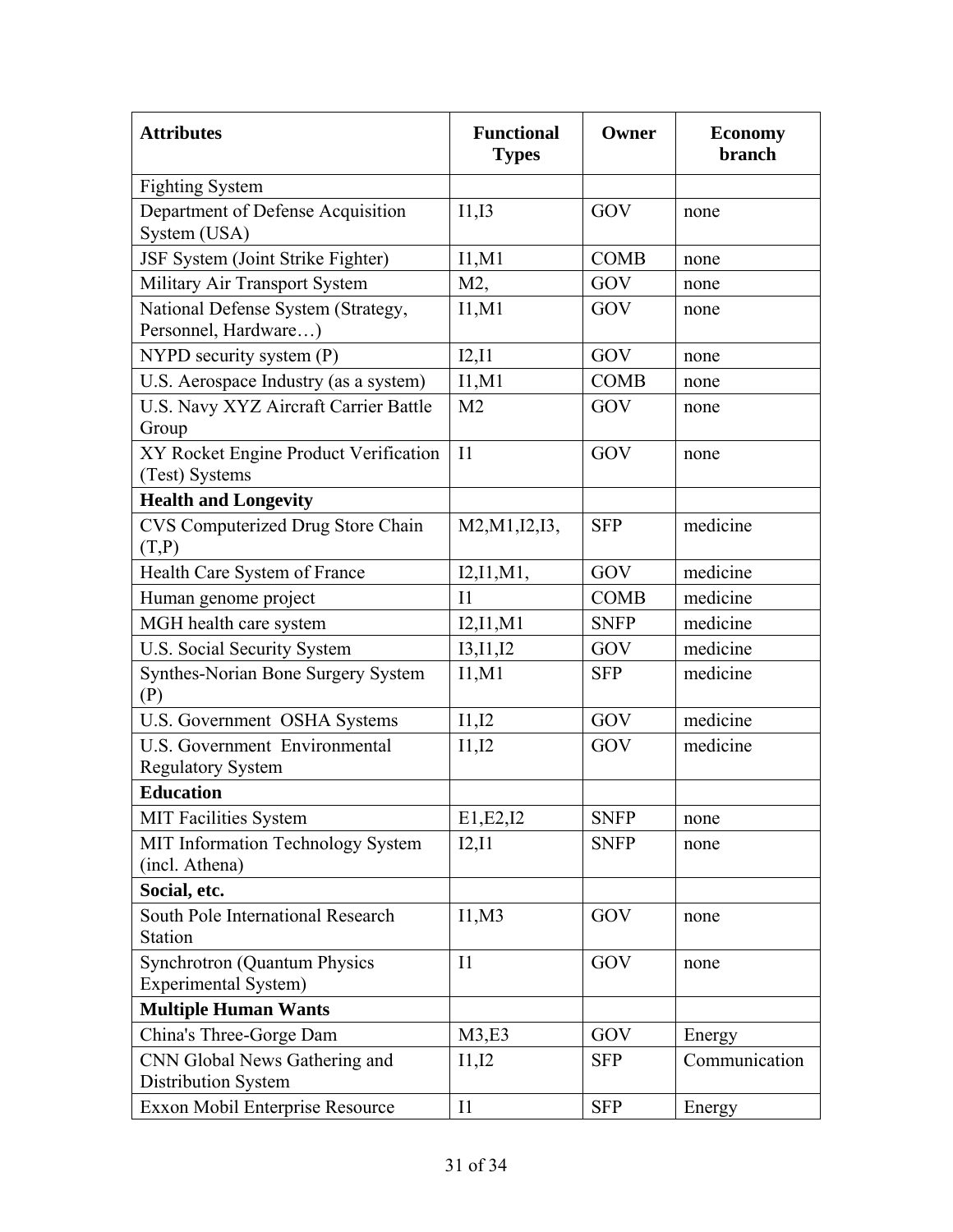| <b>Attributes</b>                                                  | <b>Functional</b><br><b>Types</b> | Owner       | <b>Economy</b><br><b>branch</b> |
|--------------------------------------------------------------------|-----------------------------------|-------------|---------------------------------|
| Planning (ERP) System                                              |                                   |             |                                 |
| Microsoft Corporation Knowledge<br>Management System               | I3                                | <b>SFP</b>  | Software                        |
| Xerox Corp. Preventative Maintenance<br>System $(P)$               | M1,I3                             | <b>SFP</b>  | Office<br>equipment             |
| General Electric Quality Control &<br><b>Operating System</b>      | I <sub>1</sub>                    | <b>SFP</b>  | All                             |
| eBay trading system                                                | I2                                | <b>SFP</b>  | Market                          |
| Amazon.com System                                                  | I2,M2                             | <b>SFP</b>  | Distribution                    |
| Federal Express (or UPS) North<br>American Package Delivery System | M <sub>2</sub>                    | <b>SFP</b>  | Distribution                    |
| Federal Reserve System (T,P)                                       | I1,I3                             | GOV         | All                             |
| GE Polycarbonate Manufacturing and<br>Distribution System          | M1,M2                             | <b>SFP</b>  | Chemical                        |
| Global Freight Transportation System                               | M <sub>2</sub>                    | <b>COMB</b> | Transportation                  |
| <b>International Banking and Monetary</b><br>Transfer System       | I2,I3                             | <b>COMB</b> | All                             |
| Java Software System                                               | I <sub>1</sub>                    | <b>SFP</b>  | Software                        |
| Linux/UNIX Operating System                                        | I <sub>1</sub>                    | <b>MNFP</b> | Software                        |
| Company XYZ Marine freight<br>transportation                       | M <sub>2</sub>                    | <b>SFP</b>  | Transportation                  |
| <b>NASDAQ Trading System</b>                                       | I2                                | <b>SFP</b>  | Market                          |
| Rohm and Haas IC "Blocker"<br>Manufacturing System                 | M <sub>1</sub>                    | <b>SFP</b>  | All                             |
| Shanghai Freight Transport System                                  | M <sub>2</sub>                    | <b>COMB</b> | Transportation                  |
| Sun XYZ Server Family System                                       | I1,M1,                            | <b>SFP</b>  | All                             |
| U.S. Aluminum production and<br>recycling system                   | M1                                | <b>COMB</b> | Smelting                        |
| Windows NT Operating System                                        | I <sub>1</sub>                    | <b>SFP</b>  | Software                        |
| Xerox Family of Photocopiers System                                | I1,M1                             | <b>SFP</b>  | Office<br>equipment             |
| Cray-1 Computer System                                             | I1,I3                             | <b>SFP</b>  | all                             |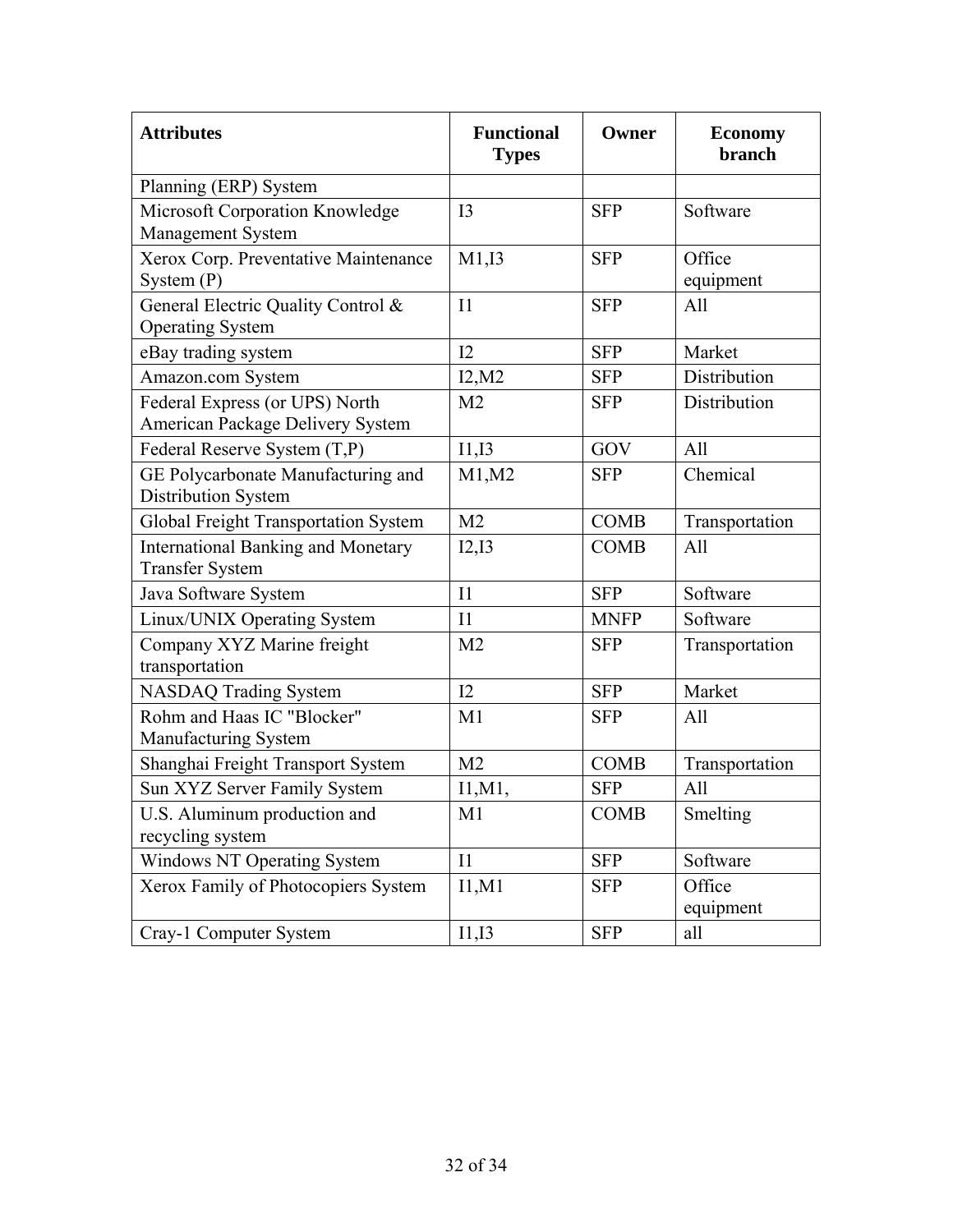## <span id="page-32-0"></span>**Appendix B**

### **Functional Classification of Selected Engineering Systems**

Let us consider some specific examples of Engineering Systems from the testbed list, Table 1, along with their corresponding high-level Object-Process Diagrams (OPD). Note that in all cases the Engineering System is connected to the process via an instrument link. In the table each cell has the functional classification, name and a short description of the Engineering System on the left and the corresponding OPD on the right.



### **Table B-1 Examples of Engineering Systems Classification**

object in the value layer (e.g. "cash").